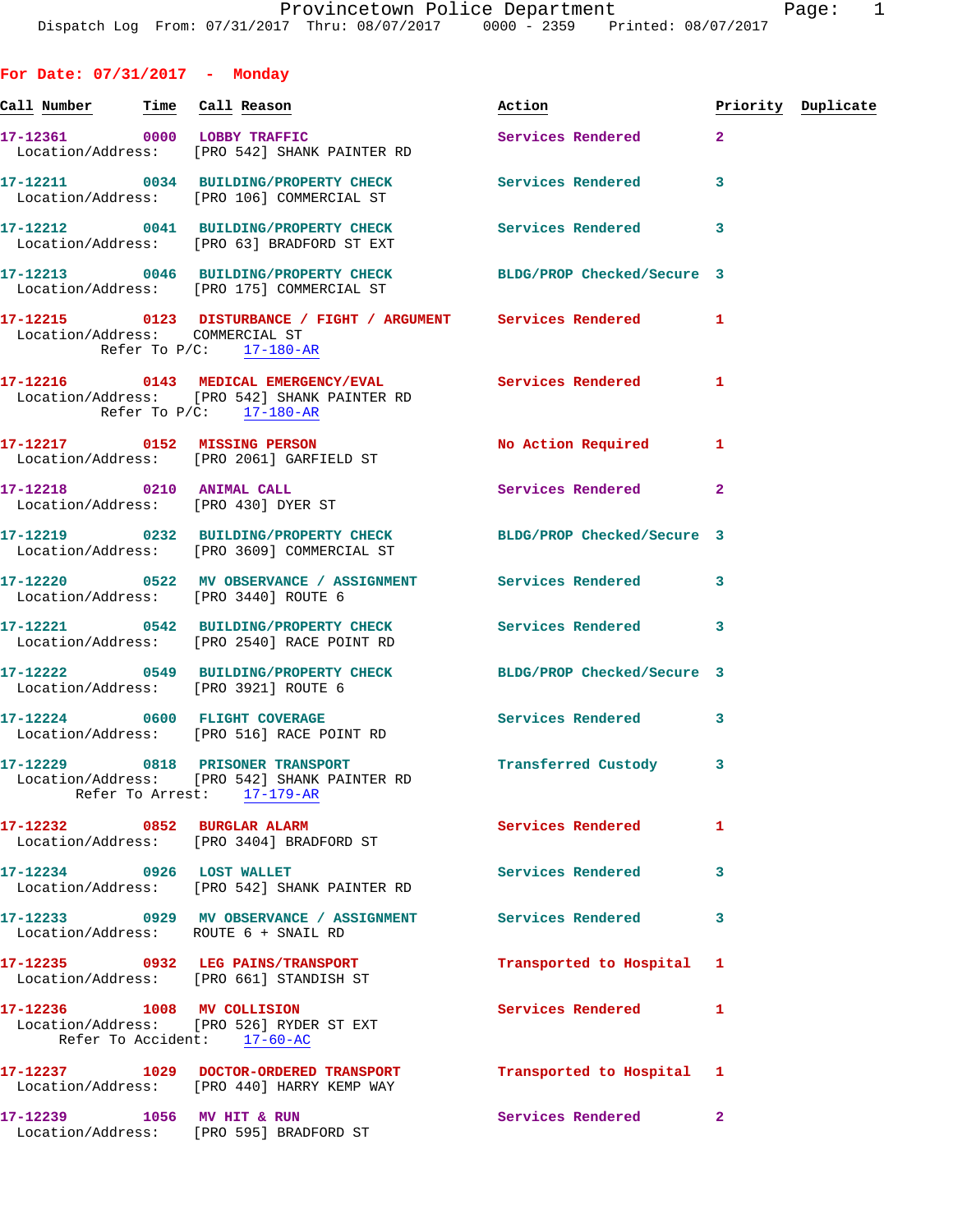|                                 | Provincetown Police Department<br>Dispatch Log From: 07/31/2017 Thru: 08/07/2017 0000 - 2359 Printed: 08/07/2017 |                            | Page: 2        |
|---------------------------------|------------------------------------------------------------------------------------------------------------------|----------------------------|----------------|
| Refer To Accident: 17-61-AC     |                                                                                                                  |                            |                |
|                                 | 17-12241 1151 LOST PROPERTY ITEMS Services Rendered 3<br>Location/Address: [PRO 175] COMMERCIAL ST               |                            |                |
|                                 | 17-12243 1159 ALARM - FIRE<br>Location/Address: [PRO 3256] COMMERCIAL ST                                         | Services Rendered          | 1              |
|                                 | 17-12244 1220 PARKED MV HIT & RUN<br>Location/Address: [PRO 595] BRADFORD ST                                     | Services Rendered          | $\overline{2}$ |
| Refer To Arrest: 17-181-AR      | 17-12245 1254 SERVE WARRANT<br>Location/Address: [PRO 120] COMMERCIAL ST                                         | Arrest(s) Made             | $\mathbf{3}$   |
|                                 | 17-12246 1320 WIRES DOWN<br>Location: [PRO 3431] LOPES SQUARE                                                    | Referred to Other Agency 2 |                |
|                                 | 17-12248 1419 DISORDERLY<br>Location/Address: [PRO 2500] COMMERCIAL ST                                           | <b>VERBAL WARNING</b>      | $\mathbf{2}$   |
| Refer To Arrest: 17-181-AR      | 17-12249 1421 PRISONER TRANSPORT Services Rendered 3<br>Location/Address: [PRO 542] SHANK PAINTER RD             |                            |                |
|                                 | 17-12251 1456 THREATS<br>Location/Address: [PRO 105] COMMERCIAL ST                                               | Investigated               | $\mathbf{2}$   |
|                                 | 17-12252 1528 MV OBSERVANCE / ASSIGNMENT Services Rendered<br>Location/Address: SHANK PAINTER RD + COURT ST      |                            | 3              |
|                                 | 17-12253 1530 MEDICAL EMERGENCY<br>Location/Address: [PRO 2499] RACE POINT RD                                    | PATIENT REFUSAL            | 1              |
|                                 | 17-12254 1543 BIKE ACCIDENT<br>Location/Address: [PRO 2490] PROVINCELANDS RD                                     | Transported to Hospital 3  |                |
|                                 | 17-12255 1600 BUILDING/PROPERTY CHECK BLDG/PROP Checked/Secure 3<br>Location/Address: [PRO 519] RACE POINT RD    |                            |                |
|                                 | 17-12256 1609 PARK, WALK & TALK 1999 Services Rendered<br>Location/Address: [PRO 105] COMMERCIAL ST              |                            | $\mathbf{2}$   |
|                                 | 17-12257 1648 MEDICAL EMERGENCY<br>Location/Address: [PRO 440] HARRY KEMP WAY                                    | Transported to Hospital 1  |                |
|                                 | 17-12258 1723 BUILDING/PROPERTY CHECK<br>Location/Address: [PRO 3259] MACMILLAN WHARF                            | <b>Services Rendered</b>   | 3              |
|                                 | 17-12259 1734 BUILDING/PROPERTY CHECK<br>Location/Address: [PRO 2483] COMMERCIAL ST                              | <b>Services Rendered</b>   | 3              |
| 17-12260 1753 COMPLAINT         | Location/Address: [PRO 106] COMMERCIAL ST                                                                        | Services Rendered          | 3              |
|                                 | 17-12261 1804 BY-LAW VIOLATION<br>Location/Address: [PRO 2826] COMMERCIAL ST                                     | <b>GONE ON ARRIVAL</b>     | $\overline{2}$ |
| 17-12263 1846 LOST JACKET       | Location/Address: [PRO 542] SHANK PAINTER RD                                                                     | Services Rendered          | 3              |
| $17 - 12264$ 1853 D.O.T.        | Location/Address: [PRO 440] HARRY KEMP WAY                                                                       | Transported to Hospital 1  |                |
|                                 | 17-12265 1923 SERVICE CALL / POLICE<br>Location/Address: [PRO 105] COMMERCIAL ST                                 | SPOKEN TO                  | 3              |
| Location/Address: COMMERCIAL ST | 17-12268 2042 BUILDING/PROPERTY CHECK BLDG/PROP Checked/Secure 3                                                 |                            |                |
|                                 | 17-12269 2056 MEDICAL EMERGENCY                                                                                  | Services Rendered 1        |                |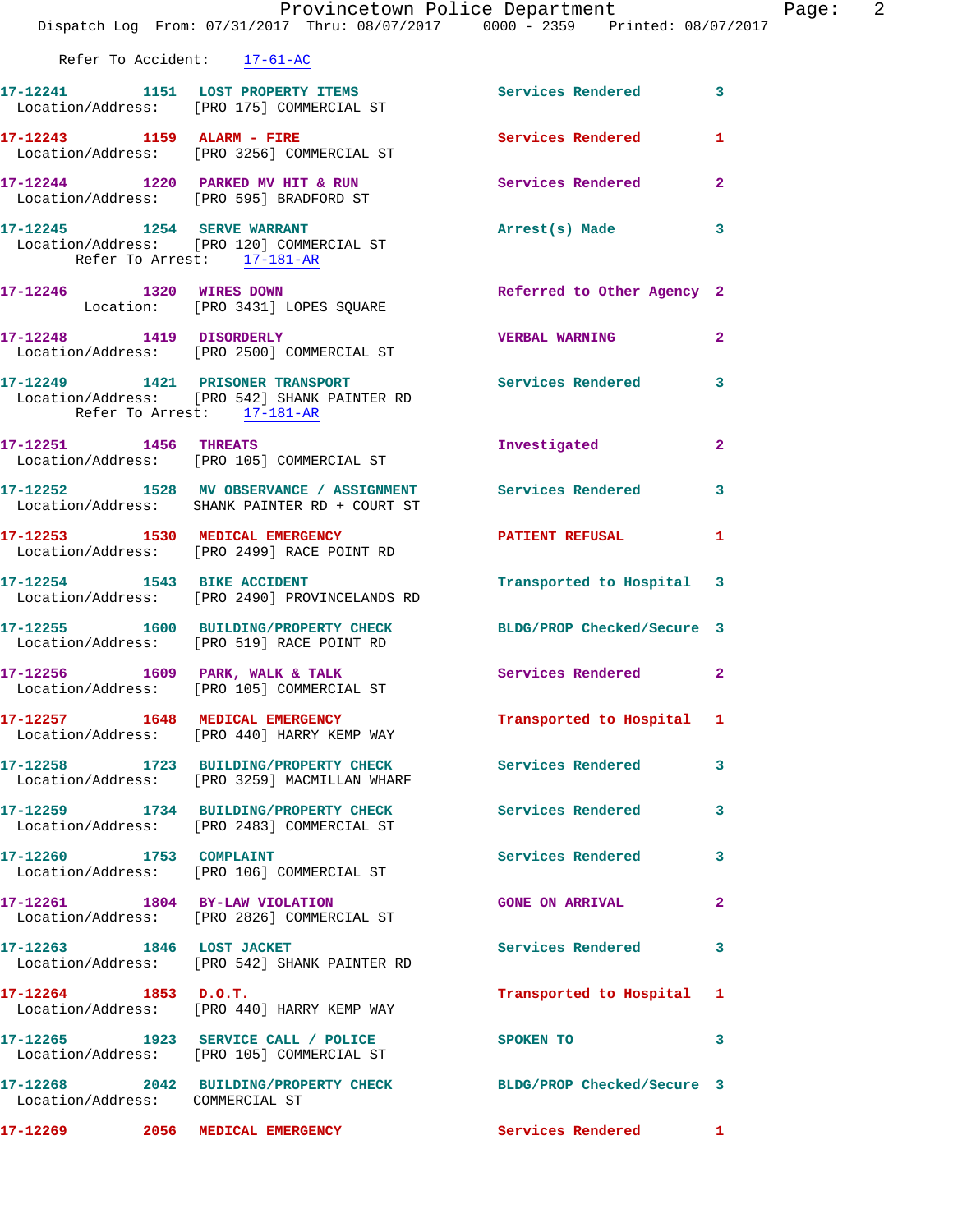|                                                                   | Provincetown Police Department<br>Dispatch Log From: 07/31/2017 Thru: 08/07/2017 0000 - 2359 Printed: 08/07/2017 |                            |                |
|-------------------------------------------------------------------|------------------------------------------------------------------------------------------------------------------|----------------------------|----------------|
|                                                                   | Location/Address: [PRO 1190] COMMERCIAL ST                                                                       |                            |                |
|                                                                   | 17-12270 2101 BUILDING/PROPERTY CHECK<br>Location/Address: [PRO 4080] RYDER ST EXT                               | BLDG/PROP Checked/Secure 3 |                |
|                                                                   | 17-12271 2128 BUILDING/PROPERTY CHECK BLDG/PROP Checked/Secure 3<br>Location/Address: [PRO 526] RYDER ST EXT     |                            |                |
| 17-12274 2248 BY-LAW VIOLATION<br>Location/Address: COMMERCIAL ST |                                                                                                                  | SPOKEN TO                  | $\overline{a}$ |
| 17-12275 2324 BY-LAW VIOLATION<br>Location/Address: COMMERCIAL ST |                                                                                                                  | <b>SPOKEN TO</b>           | $\overline{a}$ |
|                                                                   | 17-12276 2330 NOISE COMPLAINT<br>Location/Address: [PRO 3276] COMMERCIAL ST                                      | SPOKEN TO                  | 3              |
|                                                                   | 17-12277 2333 BY-LAW VIOLATION<br>Location/Address: [PRO 526] RYDER ST EXT                                       | Citation / Warning Issue 2 |                |
|                                                                   | 17-12278 2348 BUILDING/PROPERTY CHECK<br>Location/Address: [PRO 2489] BRADFORD ST                                | <b>Services Rendered</b>   | 3              |
|                                                                   | 17-12279 2351 MV OBSERVANCE / ASSIGNMENT Services Rendered<br>Location/Address: HIGH POLE HILL + BRADFORD ST     |                            | 3              |
| For Date: $08/01/2017$ - Tuesday                                  |                                                                                                                  |                            |                |
|                                                                   | 17-12362 0000 LOBBY TRAFFIC<br>Location/Address: [PRO 542] SHANK PAINTER RD                                      | Services Rendered          | $\mathbf{2}$   |
| 17-12282 0028 FIRE, CO ALARM                                      | Location/Address: [PRO 3113] SNOWS LN                                                                            | Services Rendered          | 1              |
| Location/Address: [PRO 1780] JOHNSON ST                           | 17-12281 0032 BUILDING/PROPERTY CHECK                                                                            | BLDG/PROP Checked/Secure 3 |                |
| 17-12284 0100 ASSIST CITIZEN                                      | Location/Address: [PRO 2581] COMMERCIAL ST                                                                       | <b>Services Rendered</b>   | 3              |
|                                                                   | 17-12287 0157 BUILDING/PROPERTY CHECK BLDG/PROP Checked/Secure 3<br>Location/Address: [PRO 379] COMMERCIAL ST    |                            |                |
| Location/Address: [PRO 4081] COURT ST                             | 17-12286 0158 BUILDING/PROPERTY CHECK BLDG/PROP Checked/Secure 3                                                 |                            |                |
|                                                                   | 17-12288 0159 MV OBSERVANCE / ASSIGNMENT Services Rendered<br>Location/Address: BRADFORD ST + COMMERCIAL ST      |                            | 3              |
| Location/Address: [PRO 3440] ROUTE 6                              | 17-12289 		 0339 MV OBSERVANCE / ASSIGNMENT Services Rendered                                                    |                            | 3              |
|                                                                   | 17-12290 0355 BUILDING/PROPERTY CHECK<br>Location/Address: [PRO 1778] SHANK PAINTER RD                           | BLDG/PROP Checked/Secure 3 |                |
|                                                                   | 17-12291 0357 BUILDING/PROPERTY CHECK<br>Location/Address: [PRO 545] SHANK PAINTER RD                            | BLDG/PROP Checked/Secure 3 |                |
|                                                                   | 17-12292 0504 MV OBSERVANCE / ASSIGNMENT Services Rendered<br>Location/Address: BRADFORD ST + HIGH POLE HILL     |                            | 3              |
|                                                                   | 17-12293 0534 BUILDING/PROPERTY CHECK<br>Location/Address: [PRO 2859] BRADFORD ST                                | BLDG/PROP Checked/Secure 3 |                |
|                                                                   | 17-12294 0544 BUILDING/PROPERTY CHECK<br>Location/Address: [PRO 3259] MACMILLAN WHARF                            | <b>Services Rendered</b>   | 3              |
|                                                                   | 17-12296 0556 MV OBSERVANCE / ASSIGNMENT                                                                         | <b>Services Rendered</b>   | 3              |

Location/Address: [PRO 3670] SHANK PAINTER RD

Page:  $3<sup>17</sup>$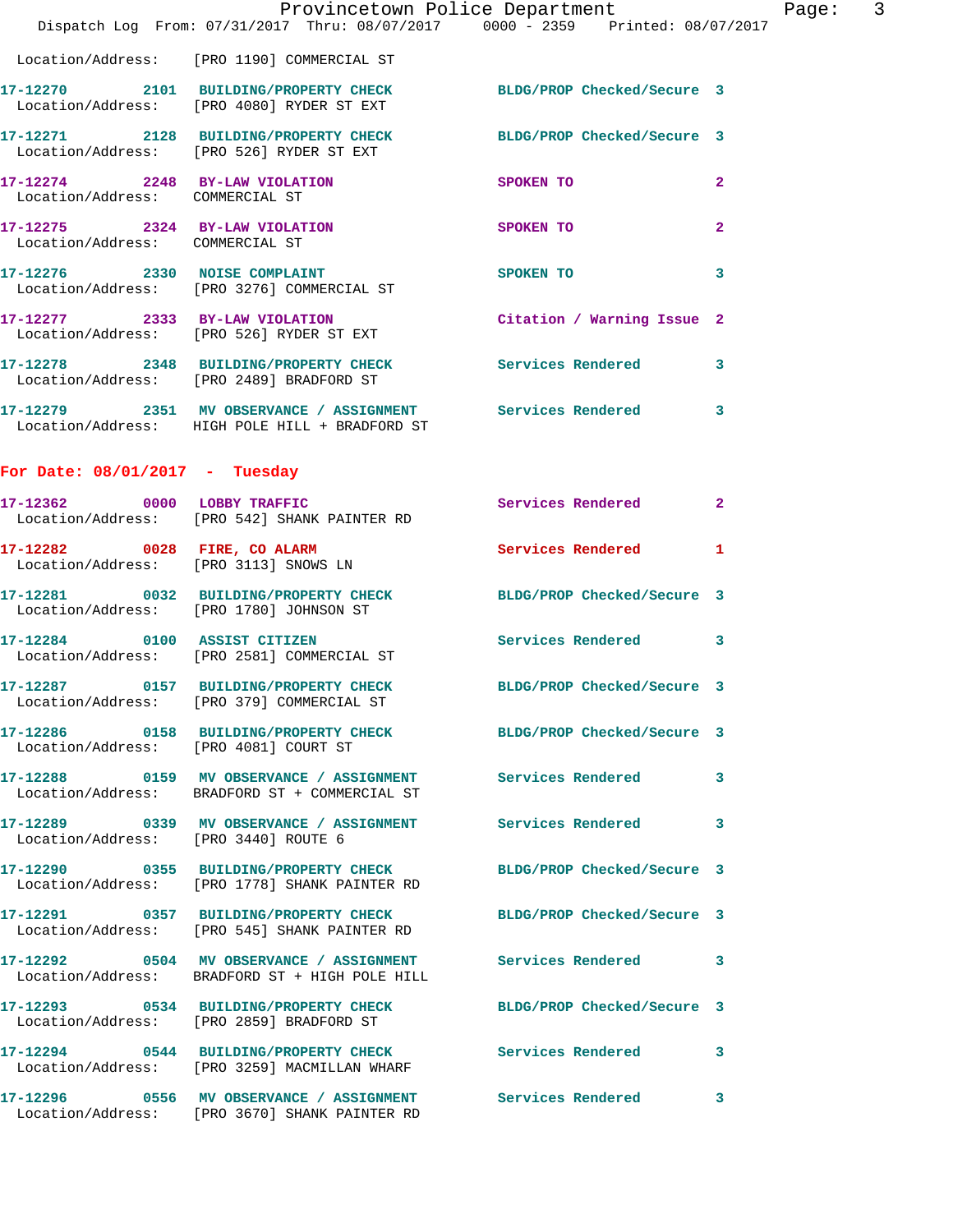**17-12297 0731 BUILDING/PROPERTY CHECK Services Rendered 3**  Location/Address: [PRO 2977] COMMERCIAL ST

**17-12299 0900 BUILDING/PROPERTY CHECK BLDG/PROP Checked/Secure 3** 

**17-12300 0903 MV OBSERVANCE / ASSIGNMENT Services Rendered 3** 

Location/Address: [PRO 2513] ROUTE 6

**17-12303 1034 BUILDING/PROPERTY CHECK BLDG/PROP Checked/Secure 3** 

**17-12304 1034 BUILDING/PROPERTY CHECK BLDG/PROP Checked/Secure 3** 

Location/Address: [PRO 2499] RACE POINT RD

Location/Address: [PRO 3089] BRADFORD ST

Location/Address: [PRO 2479] ROUTE 6

**17-12298 0846 SERVICE CALL / POLICE Services Rendered 3**  Location/Address: [PRO 542] SHANK PAINTER RD

Location/Address: [PRO 2490] PROVINCELANDS RD

Location/Address: [PRO 2521] ROUTE 6

**17-12301 0907 VERBAL SPEED VERBAL WARNING 3** 

Location/Address: [PRO 542] SHANK PAINTER RD

Location/Address: [PRO 105] COMMERCIAL ST

Location/Address: [PRO 2577] BRADFORD ST

**17-12305 1058 DIFFICULTY BREATHING/TRANSPORT Transported to Hospital 1** 

**17-12306 1114 BUILDING/PROPERTY CHECK BLDG/PROP Checked/Secure 3** 

Location/Address: [PRO 4080] RYDER ST EXT

Location/Address: FREEMAN ST + STANDISH ST

Location/Address: [PRO 2483] COMMERCIAL ST

**17-12310 1153 BUILDING/PROPERTY CHECK BLDG/PROP Checked/Secure 3 1**  Location/Address: [PRO 3317] CEMETERY RD

Location/Address: [PRO 516] RACE POINT RD

**17-12312 1230 PARK, WALK & TALK Services Rendered 2**  Location/Address: [PRO 3456] RYDER ST EXT

Location/Address: [PRO 2577] BRADFORD ST

17-12314 1235 PARK, WALK & TALK **Services Rendered** 2 Location/Address: [PRO 191] COMMERCIAL ST

Location/Address: [PRO 3089] BRADFORD ST

**17-12317 1344 PARKED TRUCK COMPLAINT Services Rendered 2** 

**17-12318 1348 SERVICE CALL / POLICE Services Rendered 3** 

**17-12319 1416 SUSPICIOUS ACTIVITY Services Rendered 2**  Location/Address: [PRO 3430] COMMERCIAL ST

**17-12320 1421 BIKE ACCIDENT Transported to Hospital 3**  Location/Address: RACE POINT RD + PROVINCELANDS RD

**17-12322 1454 FOLLOW UP Services Rendered 2**  Location/Address: [PRO 105] COMMERCIAL ST

**17-12302 0922 LOST WALLET Services Rendered 3** 

**17-12307 1119 MV OBSERVANCE / ASSIGNMENT Services Rendered 3** 

**17-12309 1135 BUILDING/PROPERTY CHECK BLDG/PROP Checked/Secure 3** 

**17-12311 1201 FLIGHT COVERAGE Services Rendered 2** 

**17-12313 1235 BUILDING/PROPERTY CHECK BLDG/PROP Checked/Secure 3** 

**17-12316 1326 MV COMPLAINT Services Rendered 2**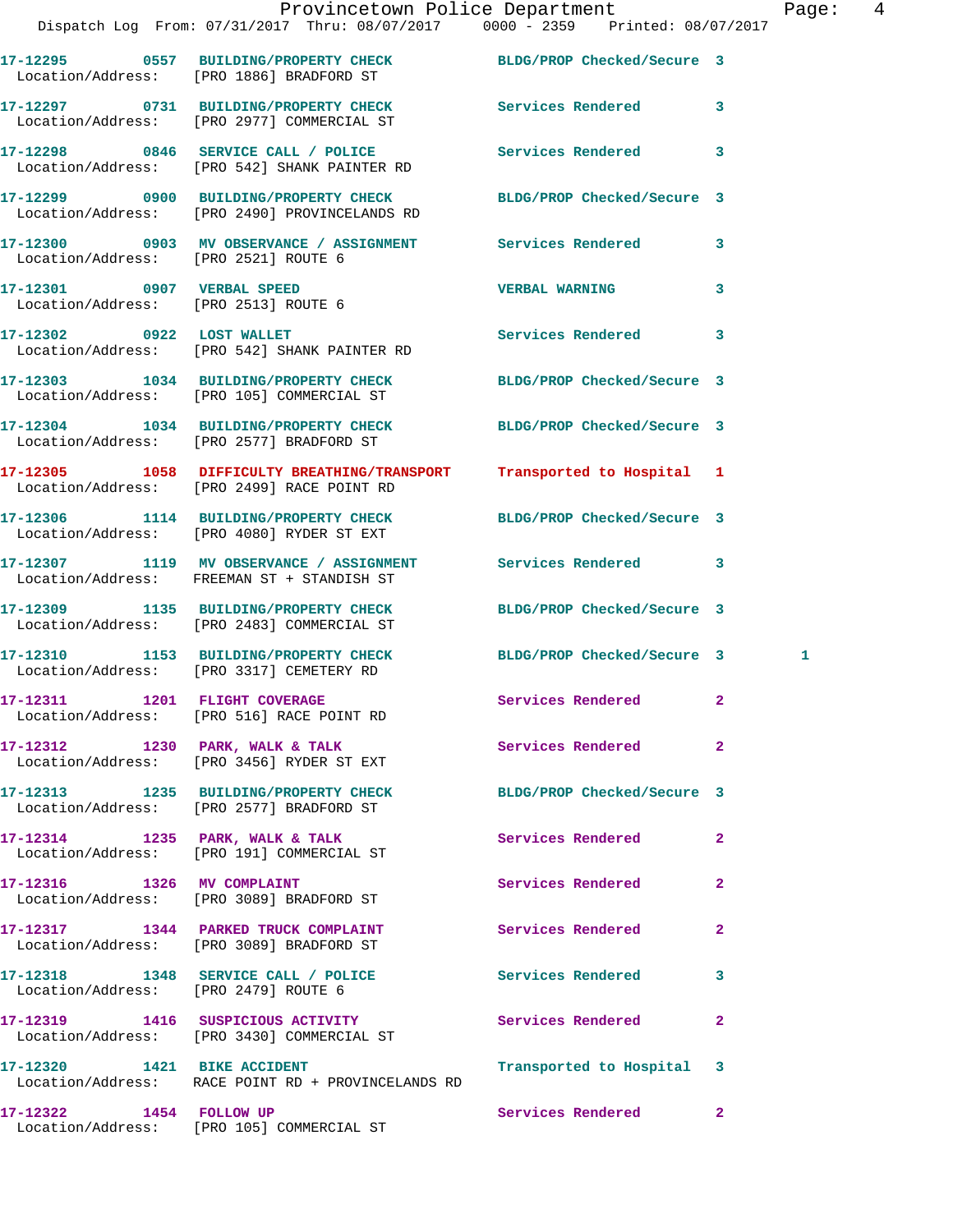|                                                                     | 17-12321 1500 KEEP THE PEACE<br>Location/Address: [PRO 2146] COMMODORE AVE                                  | Services Rendered          | $\mathbf{2}$ |
|---------------------------------------------------------------------|-------------------------------------------------------------------------------------------------------------|----------------------------|--------------|
| 17-12323 1500 MV STOP<br>Location/Address: [PRO 2513] ROUTE 6       |                                                                                                             | <b>VERBAL WARNING</b>      | 3            |
| 17-12324 1526 COMPLAINT                                             | Location/Address: [PRO 542] SHANK PAINTER RD                                                                | <b>SPOKEN TO</b>           | 3            |
| 17-12325 1538 ERRATIC OPERATION                                     | Location/Address: [PRO 2616] COMMERCIAL ST                                                                  | No Action Required         | $\sim$ 2     |
|                                                                     | 17-12326 1544 BUILDING/PROPERTY CHECK<br>Location/Address: [PRO 2500] COMMERCIAL ST                         | BLDG/PROP Checked/Secure 3 |              |
|                                                                     | 17-12327 1609 INJURED CORMORAN<br>Location/Address: [PRO 3430] COMMERCIAL ST                                | Services Rendered 2        |              |
| Location/Address: COMMERCIAL ST                                     | 17-12328 1618 BUILDING/PROPERTY CHECK BLDG/PROP Checked/Secure 3                                            |                            |              |
|                                                                     | 17-12330 1652 PARKING COMPLAINT / GENERAL Services Rendered 3<br>Location/Address: [PRO 2136] COMMERCIAL ST |                            |              |
| 17-12332 1706 COMMERCIAL BURLGAR<br>Location/Address: COMMERCIAL ST |                                                                                                             | BLDG/PROP Checked/Secure 1 |              |
| 17-12331 1707 FOLLOW UP                                             | Location/Address: [PRO 302] COMMERCIAL ST                                                                   | Services Rendered 2        |              |
| Location/Address: [PRO 3287] ROUTE 6                                | 17-12333 1710 BUILDING/PROPERTY CHECK                                                                       | BLDG/PROP Checked/Secure 3 |              |
|                                                                     | 17-12336 1745 MV OBSERVANCE / ASSIGNMENT<br>Location/Address: SHANK PAINTER RD + PROVINCE RD                | Services Rendered 3        |              |
|                                                                     | 17-12338 1805 ASSIST CITIZEN/MEDICAL TRANS<br>Location/Address: [PRO 1115] STANDISH ST                      | Transported to Hospital 3  |              |
| $17 - 12339$ 1843 D.O.T.                                            | Location/Address: [PRO 440] HARRY KEMP WAY                                                                  | Transported to Hospital 1  |              |
| 17-12340 1905 ASSIST CITIZEN                                        | Location/Address: [PRO 1894] WINSLOW ST                                                                     | Services Rendered 3        |              |
| Location/Address: COMMERCIAL ST                                     | 17-12341 1949 BUILDING/PROPERTY CHECK                                                                       | BLDG/PROP Checked/Secure 3 |              |
| 17-12343 2040 FOLLOW UP                                             | Location/Address: [PRO 208] COMMERCIAL ST                                                                   | SPOKEN TO                  | $\mathbf{2}$ |
| 17-12344 2045 FOLLOW UP                                             | Location/Address: [PRO 221] COMMERCIAL ST                                                                   | Services Rendered          | $\mathbf{2}$ |
|                                                                     | 17-12345 2049 BUILDING/PROPERTY CHECK<br>Location/Address: [PRO 2898] JEROME SMITH RD                       | Services Rendered 3        |              |
| 17-12346 2050 GENERAL INFO                                          |                                                                                                             | Services Rendered          | 3            |
|                                                                     | 17-12347 2103 BUILDING/PROPERTY CHECK<br>Location/Address: [PRO 2206] COMMERCIAL ST                         | BLDG/PROP Checked/Secure 3 |              |
|                                                                     | 17-12349 2106 MV OBSERVANCE / ASSIGNMENT Services Rendered<br>Location/Address: SNAIL RD + COMMERCIAL ST    |                            | 3            |
|                                                                     | 17-12348 2109 BUILDING/PROPERTY CHECK<br>Location/Address: [PRO 3259] MACMILLAN WHARF                       | Services Rendered 3        |              |
| 17-12350 2118 FOLLOW UP<br>Location/Address: COMMERCIAL ST          |                                                                                                             | Services Rendered          | $\mathbf{2}$ |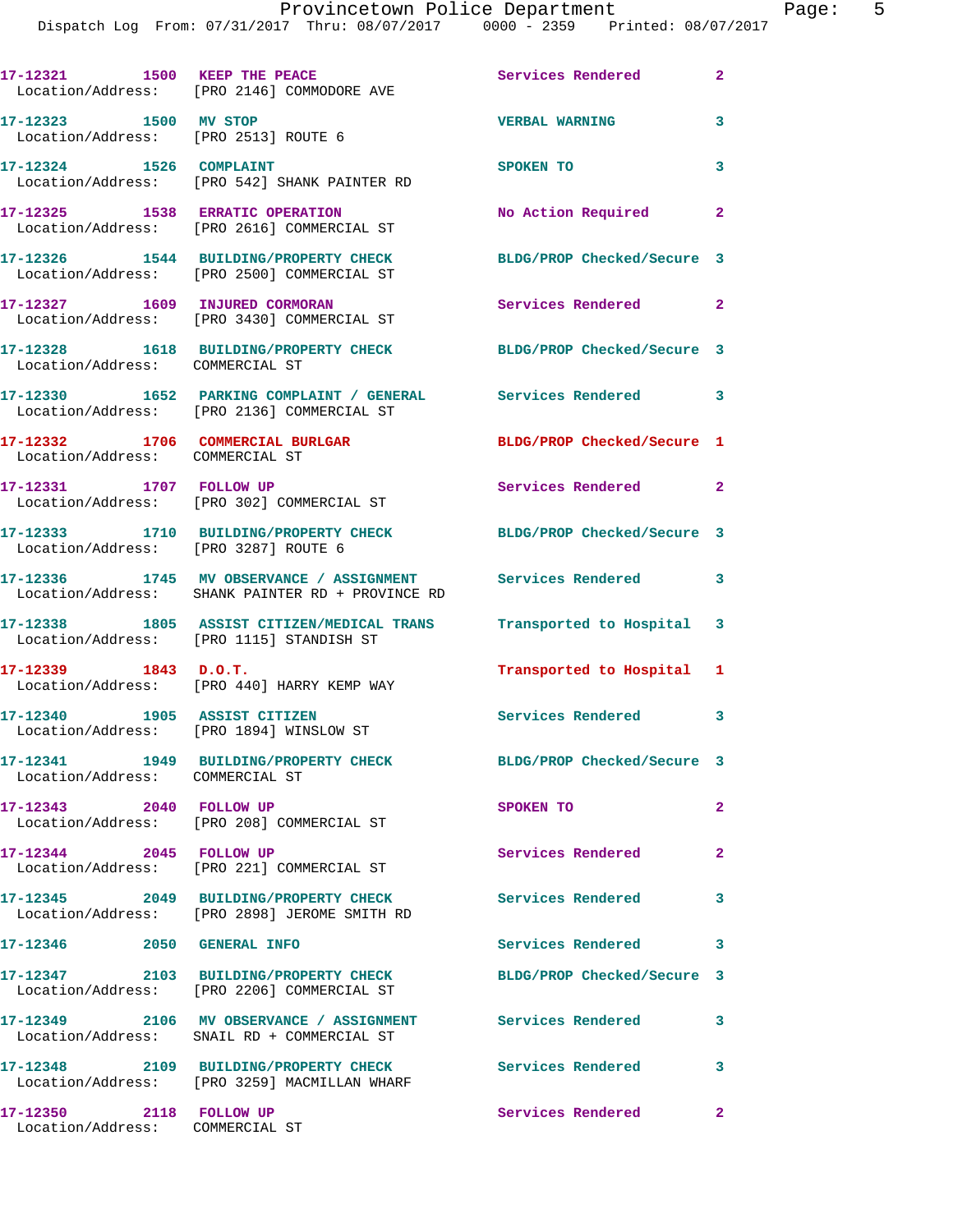|                                      | Dispatch Log From: 07/31/2017 Thru: 08/07/2017 0000 - 2359 Printed: 08/07/2017                                   | Provincetown Police Department Page: 6 |              |  |
|--------------------------------------|------------------------------------------------------------------------------------------------------------------|----------------------------------------|--------------|--|
| Refer To Arrest: 17-181-AR           |                                                                                                                  |                                        |              |  |
|                                      | 17-12351 2129 ALARM - GENERAL<br>Location/Address: [PRO 2875] COMMERCIAL ST                                      | False Alarm                            | $\mathbf{1}$ |  |
| Refer To Summons: 17-185-AR          | 17-12352 2142 SHOPLIFTER<br>Location/Address: [PRO 196] COMMERCIAL ST                                            | <b>Services Rendered</b>               | $\mathbf{2}$ |  |
|                                      | 17-12353 2200 ANIMAL CALL Services Rendered 2<br>Location/Address: [PRO 3259] MACMILLAN WHARF                    |                                        |              |  |
|                                      | 17-12354 2217 BUILDING/PROPERTY CHECK BLDG/PROP Checked/Secure 3<br>Location/Address: [PRO 1638] COMMERCIAL ST   |                                        |              |  |
|                                      | 17-12356 2329 BUILDING/PROPERTY CHECK BLDG/PROP Checked/Secure 3<br>Location/Address: [PRO 4082] GOSNOLD ST      |                                        |              |  |
|                                      | $17 - 12357$ 2334 ASSAULT<br>Location/Address: [PRO 3432] COMMERCIAL ST                                          | Services Rendered 1                    |              |  |
| For Date: $08/02/2017 -$ Wednesday   |                                                                                                                  |                                        |              |  |
|                                      | 17-12358 0009 COMPLAINT<br>Location/Address: [PRO 208] COMMERCIAL ST                                             | <b>GONE ON ARRIVAL</b>                 | $\mathbf{3}$ |  |
|                                      | 17-12359 0015 FOLLOW UP<br>Location/Address: [PRO 1953] COMMERCIAL ST                                            | <b>Services Rendered</b>               | $\mathbf{2}$ |  |
|                                      | 17-12363 0024 LOBBY TRAFFIC<br>Location/Address: [PRO 542] SHANK PAINTER RD                                      | <b>Services Rendered</b>               | $\mathbf{2}$ |  |
|                                      | 17-12364 0035 BUILDING/PROPERTY CHECK BLDG/PROP Checked/Secure 3<br>Location/Address: [PRO 3259] MACMILLAN WHARF |                                        |              |  |
|                                      | 17-12365 0051 MV OBSERVANCE / ASSIGNMENT Services Rendered 3<br>Location/Address: BRADFORD ST + RYDER ST         |                                        |              |  |
|                                      | 17-12366 6 0112 MV OBSERVANCE / ASSIGNMENT No Action Required<br>Location/Address: BRADFORD ST + RYDER ST        |                                        | $\mathbf{3}$ |  |
| 17-12367 0122 MV STOP                | Location/Address: BRADFORD ST + CONWELL ST                                                                       | <b>VERBAL WARNING</b>                  | 3            |  |
| 17-12368 0127 FOLLOW UP              | Location/Address: [PRO 1771] CONWELL ST                                                                          | SPOKEN TO                              | $\mathbf{2}$ |  |
|                                      | 17-12370 0343 NOISE COMPLAINT<br>Location/Address: [PRO 525] COMMERCIAL ST                                       | SPOKEN TO                              | 3            |  |
|                                      | 17-12372 0712 BUILDING/PROPERTY CHECK BLDG/PROP Checked/Secure 3<br>Location/Address: [PRO 4082] GOSNOLD ST      |                                        |              |  |
|                                      | 17-12373  0725  BUILDING/PROPERTY CHECK  Services Rendered  3<br>Location/Address: [PRO 2483] COMMERCIAL ST      |                                        |              |  |
| Refer To Arrest: 17-181-AR           | 17-12374 0736 FOLLOW UP<br>Location/Address: [PRO 120] COMMERCIAL ST                                             | SPOKEN TO                              | $\mathbf{2}$ |  |
| Location/Address: ROUTE 6 + SNAIL RD | 17-12375 0749 MV OBSERVANCE / ASSIGNMENT Services Rendered 3                                                     |                                        |              |  |
|                                      | 17-12376 0749 ANIMAL CALL/DOG DISPUTE SPOKEN TO<br>Location/Address: [PRO 4024] COMMERCIAL ST                    |                                        | $\mathbf{2}$ |  |
|                                      | 17-12379 0826 ESCORT / TRANSPORT Services Rendered 3<br>Location/Address: [PRO 542] SHANK PAINTER RD             |                                        |              |  |

Refer To Arrest: 17-183-AR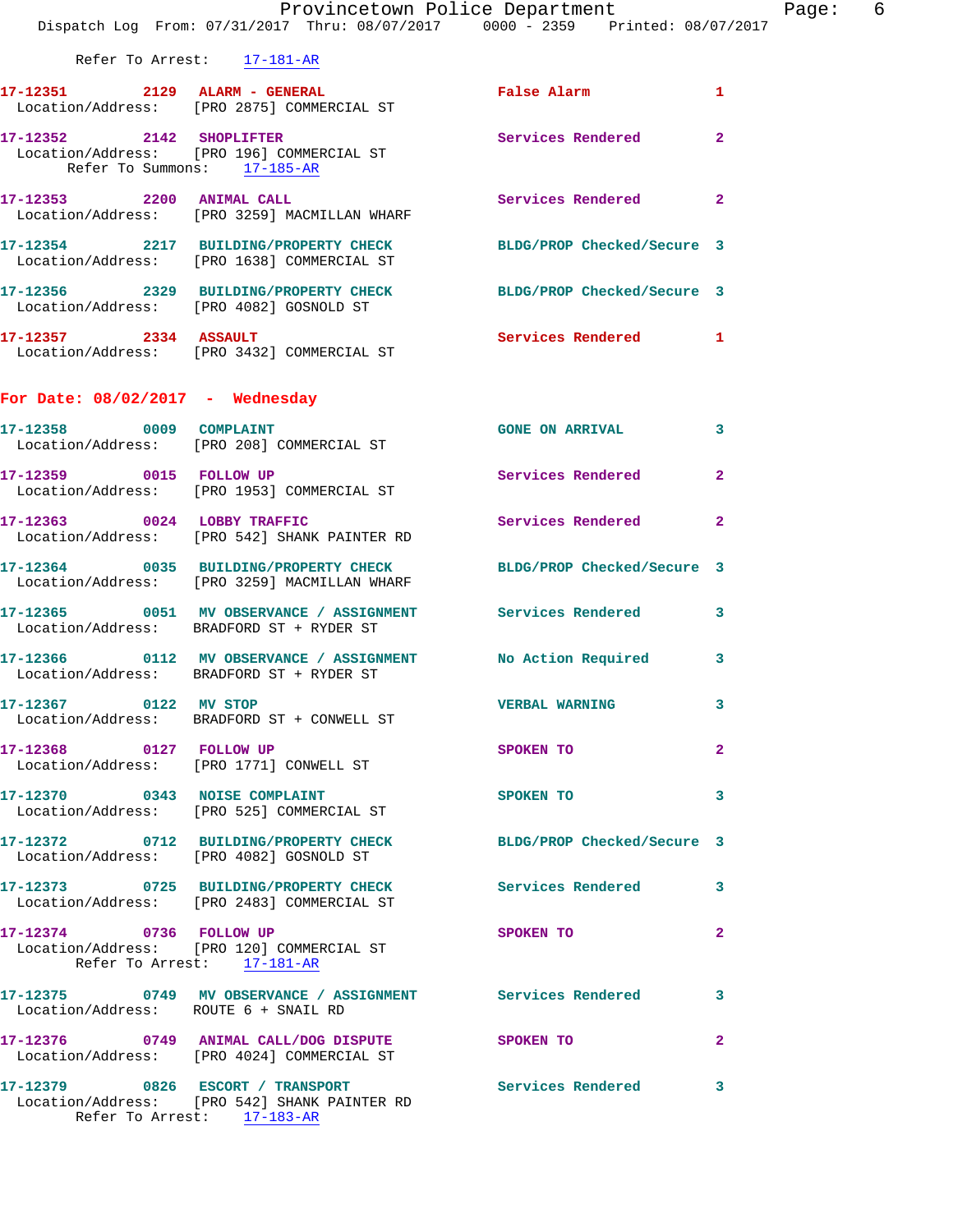|                                                                 | Dispatch Log From: 07/31/2017 Thru: 08/07/2017 0000 - 2359 Printed: 08/07/2017                                        | Provincetown Police Department | 7<br>Page:   |
|-----------------------------------------------------------------|-----------------------------------------------------------------------------------------------------------------------|--------------------------------|--------------|
|                                                                 | 17-12380 0834 BUILDING/PROPERTY CHECK Services Rendered 3                                                             |                                |              |
|                                                                 | Location/Address: [PRO 2483] COMMERCIAL ST                                                                            |                                |              |
|                                                                 | 17-12381 0921 BUILDING/PROPERTY CHECK Services Rendered 3<br>Location/Address: [PRO 564] BAYBERRY AVE                 |                                |              |
|                                                                 | 17-12382 0932 TRAFFIC CONTROL<br>Location/Address: [PRO 146] COMMERCIAL ST                                            | Services Rendered              | $\mathbf{3}$ |
| Location/Address: [PRO 2521] ROUTE 6                            | 17-12383 0957 MV OBSERVANCE / ASSIGNMENT Services Rendered 3                                                          |                                |              |
|                                                                 | 17-12384 0957 MV COMPLAINT<br>Location/Address: [PRO 57] BRADFORD ST                                                  | Services Rendered              | $\mathbf{2}$ |
| Location/Address: WINSLOW ST<br>Refer To $P/C$ : 17-184-AR      | 17-12387 1119 MEDICAL EMERGENCY/SEIZURE Transported to Hospital 1                                                     |                                |              |
|                                                                 | 17-12385 1132 ASSIST DEPARTMENT / MUTUAL AID Referred to Other Agency 3<br>Location/Address: [PRO 2499] RACE POINT RD |                                |              |
|                                                                 | 17-12389 1138 BUILDING/PROPERTY CHECK<br>Location/Address: [PRO 3259] MACMILLAN WHARF                                 | BLDG/PROP Checked/Secure 3     |              |
|                                                                 | 17-12386 1141 MEDICAL EMERGENCY/D.O.T.<br>Location/Address: [PRO 440] HARRY KEMP WAY                                  | Transported to Hospital 1      |              |
|                                                                 | 17-12390 1151 BUILDING/PROPERTY CHECK BLDG/PROP Checked/Secure 3<br>Location/Address: [PRO 4080] RYDER ST EXT         |                                |              |
|                                                                 | 17-12392 1200 SERVICE CALL / POLICE Services Rendered 3<br>Location/Address: [PRO 516] RACE POINT RD                  |                                |              |
|                                                                 | 17-12393 1210 SICK RACOON<br>Location/Address: [PRO 444] HIGH POLE HILL                                               | Could Not Locate               | $\mathbf{2}$ |
| 17-12394 1234 FOLLOW UP<br>Refer To Arrest: 17-183-AR           | Location/Address: [PRO 542] SHANK PAINTER RD                                                                          | SPOKEN TO                      | $\mathbf{2}$ |
|                                                                 | 17-12397 1429 MEDICAL EMERGENCY/LACERATION Services Rendered 1<br>Location/Address: [PRO 105] COMMERCIAL ST           |                                |              |
| 17-12398 1440 BIKE ACCIDENT                                     | Location/Address: [PRO 517] RACE POINT RD                                                                             | Transported to Hospital 3      |              |
| $17 - 12399$ $1503$ $D.0.T.$                                    | Location/Address: [PRO 440] HARRY KEMP WAY                                                                            | Transported to Hospital 1      |              |
| Location/Address: SHANK PAINTER RD                              | 17-12400 1534 MV OBSERVANCE / ASSIGNMENT Services Rendered 3                                                          |                                |              |
|                                                                 | 17-12401 1535 BUILDING/PROPERTY CHECK<br>Location/Address: [PRO 105] COMMERCIAL ST                                    | BLDG/PROP Checked/Secure 3     |              |
| Location/Address: COMMERCIAL ST                                 | 17-12403 1546 BUILDING/PROPERTY CHECK BLDG/PROP Checked/Secure 3                                                      |                                |              |
|                                                                 | 17-12404 1547 MEDICAL EMERGENCY<br>Location/Address: [PRO 440] HARRY KEMP WAY                                         | Transported to Hospital 1      |              |
| 17-12405 1551 POSSIBLE SCAM                                     | Location/Address: [PRO 542] SHANK PAINTER RD                                                                          | Services Rendered              | $\mathbf{2}$ |
|                                                                 | 17-12406  1604 SERVICE CALL / POLICE<br>Location/Address: [PRO 542] SHANK PAINTER RD                                  | Services Rendered              | $\mathbf{3}$ |
| 17-12407 1618 KEEP THE PEACE<br>Location/Address: COMMERCIAL ST | Refer To Arrest: 17-174-AR                                                                                            | Services Rendered              | $\mathbf{2}$ |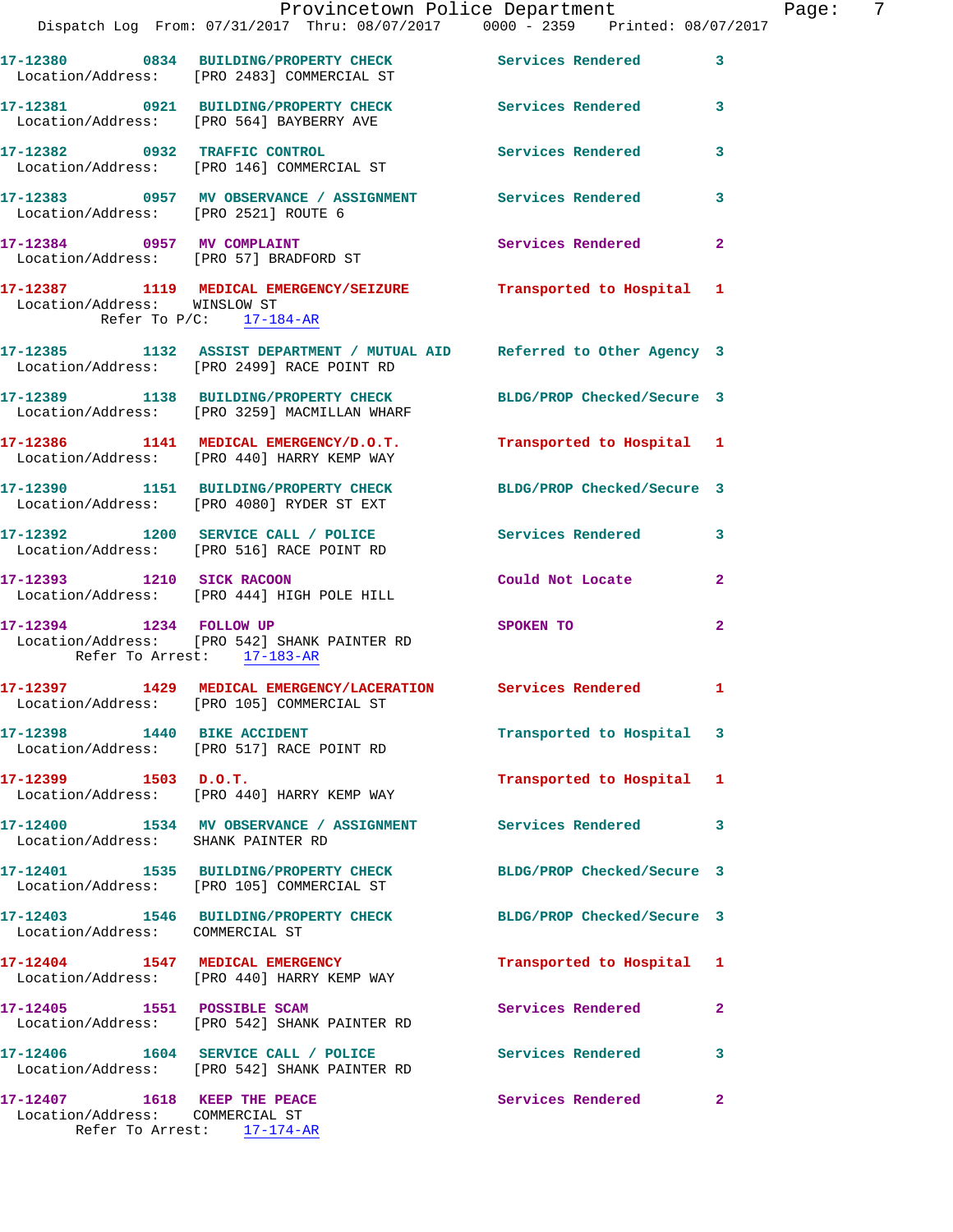|                                                                    | 17-12408 1624 PARK, WALK & TALK 1988 Services Rendered<br>Location: [PRO 3431] LOPES SQUARE                    |                            | $\overline{2}$ |
|--------------------------------------------------------------------|----------------------------------------------------------------------------------------------------------------|----------------------------|----------------|
|                                                                    | 17-12409    1625    FOLLOW UP<br>Location/Address: [PRO 542] SHANK PAINTER RD                                  | Services Rendered          | $\overline{a}$ |
| 17-12411 1649 FOLLOW UP<br>Refer To Summons: 17-185-AR             | Location/Address: [PRO 196] COMMERCIAL ST                                                                      | SPOKEN TO                  | $\overline{2}$ |
|                                                                    | 17-12412 1654 MEDICAL EMERGENCY<br>Location/Address: [PRO 542] SHANK PAINTER RD                                | Services Rendered          | 1              |
| 17-12413 1727 MV COMPLAINT<br>Location/Address: [PRO 2479] ROUTE 6 |                                                                                                                | Unfounded                  | $\mathbf{2}$   |
|                                                                    | 17-12414 1744 MEDICAL EMERGENCY<br>Location/Address: [PRO 2539] RYDER ST EXT                                   | Services Rendered          | 1              |
| Refer To Accident: 17-63-AC                                        | 17-12415 1807 MV COLLISION/MINOR Citation / Warning Issue 1 2<br>Location/Address: [PRO 3296] SHANK PAINTER RD |                            |                |
|                                                                    | 17-12416 1821 MEDICAL EMERGENCY <b>ATIENT REFUSAL</b><br>Location/Address: [PRO 3296] SHANK PAINTER RD         |                            | 1              |
| Refer To Arrest: 17-186-AR<br>Refer To Accident: 17-62-AC          | 17-12417 1907 MV HIT & RUN/OUI ARREST Arrest(s) Made<br>Location/Address: [PRO 3634] COMMERCIAL ST             |                            | $\mathbf{2}$   |
|                                                                    | 17-12418 1927 MEDICAL EMERGENCY                                                                                | <b>Services Rendered</b>   | 1              |
|                                                                    | Location/Address: [PRO 542] SHANK PAINTER RD                                                                   |                            |                |
| Location/Address: COMMERCIAL ST<br>Refer To Arrest: 17-174-AR      | 17-12419  2015 ASSIST CITIZEN                                                                                  | Services Rendered          | 3              |
|                                                                    | 17-12420 2045 FOLLOW UP<br>Location/Address: [PRO 437] FREEMAN ST                                              | Services Rendered          | $\mathbf{2}$   |
|                                                                    | 17-12421 2056 BUILDING/PROPERTY CHECK BLDG/PROP Checked/Secure 3<br>Location/Address: [PRO 175] COMMERCIAL ST  |                            |                |
|                                                                    | 17-12423 2156 BUILDING/PROPERTY CHECK BLDG/PROP Checked/Secure 3<br>Location/Address: [PRO 4080] RYDER ST EXT  |                            |                |
|                                                                    | 17-12424 2206 BY-LAW VIOLATION<br>Location/Address: PEARL ST + COMMERCIAL ST                                   | Services Rendered          | $\overline{a}$ |
|                                                                    | 17-12425 2233 MV COMPLAINT<br>Location/Address: [PRO 106] COMMERCIAL ST                                        | SPOKEN TO                  | $\mathbf{2}$   |
| 17-12426 2249 MV STOP                                              | Location/Address: BRADFORD ST + MONTELLO ST                                                                    | <b>VERBAL WARNING</b>      | 3              |
|                                                                    | 17-12427 2307 MEDICAL EMERGENCY<br>Location/Address: [PRO 399] COMMERCIAL ST                                   | <b>PATIENT REFUSAL</b>     | 1              |
|                                                                    | 17-12429 2324 BUILDING/PROPERTY CHECK BLDG/PROP Checked/Secure 3<br>Location/Address: [PRO 248] COMMERCIAL ST  |                            |                |
|                                                                    | 17-12430 2342 BUILDING/PROPERTY CHECK<br>Location/Address: [PRO 3033] COMMERCIAL ST                            | BLDG/PROP Checked/Secure 3 |                |
| 17-12431 2357 FOLLOW UP<br>Refer To Accident: 17-62-AC             | Location/Address: [PRO 116] COMMERCIAL ST<br>Refer To Arrest: 17-186-AR                                        | Services Rendered          | $\mathbf{2}$   |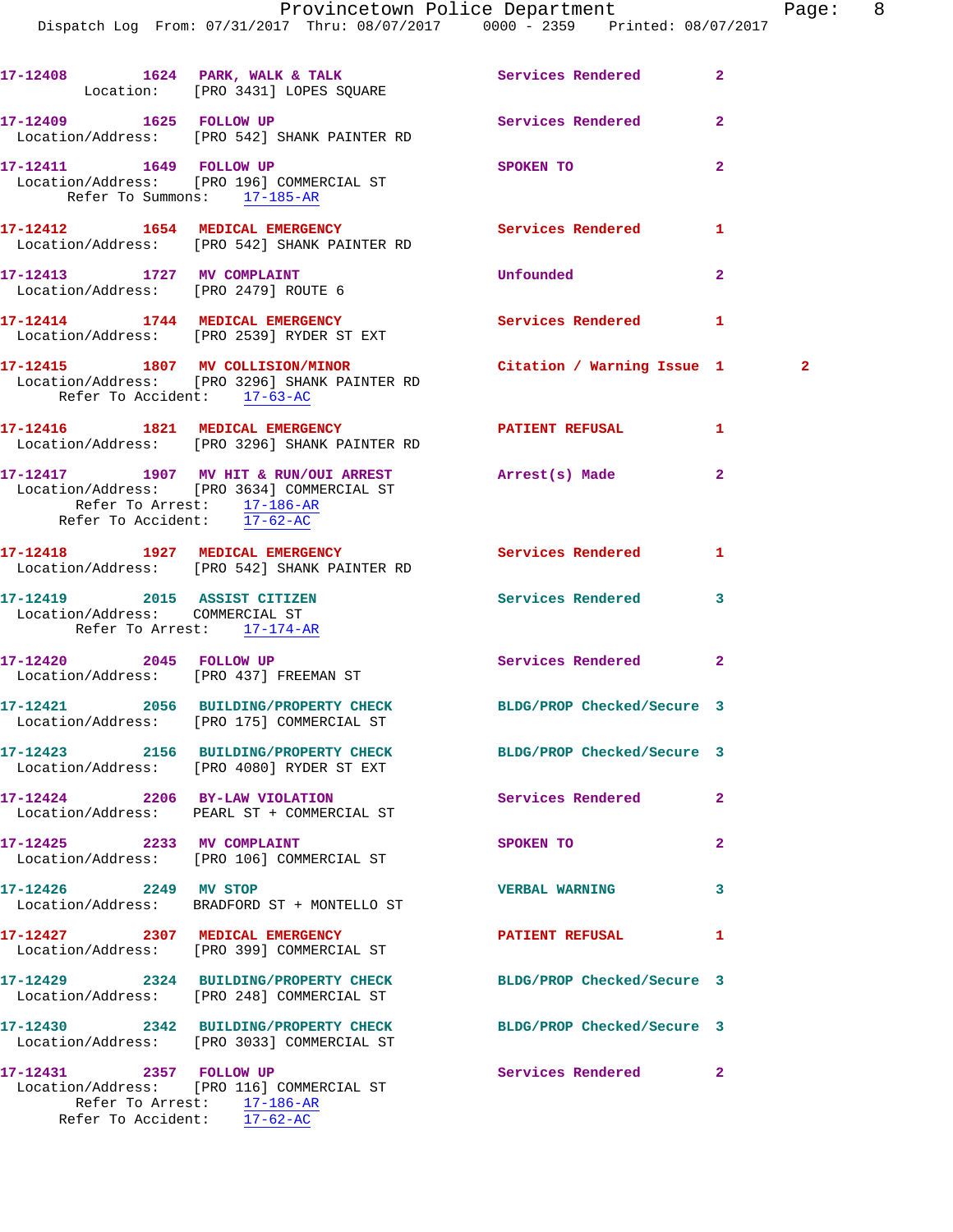| For Date: $08/03/2017$ - Thursday                               |                                                                                                                 |                            |                         |
|-----------------------------------------------------------------|-----------------------------------------------------------------------------------------------------------------|----------------------------|-------------------------|
| 17-12432 0003 FOLLOW UP<br>Refer To Summons: 17-188-AR          | Location/Address: [PRO 542] SHANK PAINTER RD                                                                    | Services Rendered 2        |                         |
|                                                                 | 17-12433 0024 SUSPICIOUS ACTIVITY<br>Location/Address: [PRO 1156] WINSLOW ST                                    | Could Not Locate 2         |                         |
|                                                                 | 17-12434 0038 BY-LAW VIOLATION<br>Location/Address: PEARL ST + COMMERCIAL ST                                    | Citation / Warning Issue 2 |                         |
| 17-12435 0045 MV COMPLAINT                                      | Location/Address: [PRO 1633] COMMERCIAL ST                                                                      | <b>VERBAL WARNING</b>      | $\overline{2}$          |
|                                                                 | 17-12436 0057 MV OBSERVANCE / ASSIGNMENT Services Rendered 3<br>Location/Address: BRADFORD ST + RYDER ST        |                            |                         |
|                                                                 | 17-12437 0058 BUILDING/PROPERTY CHECK<br>Location/Address: [PRO 2251] COMMERCIAL ST                             | BLDG/PROP Checked/Secure 3 |                         |
|                                                                 | 17-12441 0447 ALARM - GENERAL<br>Location/Address: [PRO 1345] COMMERCIAL ST                                     | False Alarm Weather (No 1  |                         |
|                                                                 | 17-12442 0506 BUILDING/PROPERTY CHECK BLDG/PROP Checked/Secure 3<br>Location/Address: [PRO 447] JEROME SMITH RD |                            |                         |
| Location/Address: ROUTE 6                                       | 17-12443 0511 MV OBSERVANCE / ASSIGNMENT Services Rendered 3                                                    |                            |                         |
| 17-12444 0641 ANIMAL CALL<br>Location/Address: [PRO 2] ALDEN ST |                                                                                                                 | Referred to Other Agency 2 |                         |
|                                                                 | 17-12445 0642 BY-LAW VIOLATION<br>Location/Address: [PRO 488] MAYFLOWER ST                                      | <b>VERBAL WARNING</b>      | $\mathbf{2}$            |
|                                                                 | 17-12446 0759 SERVICE CALL / POLICE<br>Location/Address: [PRO 516] RACE POINT RD                                | Services Rendered          | $\overline{\mathbf{3}}$ |
| Refer To Accident: 17-65-AC                                     | 17-12448 0822 MV HIT & RUN<br>Location/Address: [PRO 300] COMMERCIAL ST                                         | <b>Services Rendered</b> 2 |                         |
|                                                                 | 17-12451 1018 LOST FUJI CAMERA<br>Location/Address: [PRO 542] SHANK PAINTER RD                                  | Services Rendered 3        |                         |
|                                                                 | 17-12460 1030 BUILDING/PROPERTY CHECK<br>Location/Address: [PRO 4080] RYDER ST EXT                              | BLDG/PROP Checked/Secure 3 |                         |
|                                                                 | 17-12458 1100 BUILDING/PROPERTY CHECK<br>Location/Address: [PRO 3259] MACMILLAN WHARF                           | BLDG/PROP Checked/Secure 3 |                         |
|                                                                 | 17-12453 1121 PARK, WALK & TALK<br>Location/Address: [PRO 105] COMMERCIAL ST                                    | <b>Services Rendered</b>   | $\mathbf{2}$            |
|                                                                 | 17-12454 1143 ANIMAL CALL/BARKING DOG<br>Location/Address: [PRO 659] OFF CEMETERY RD                            | Investigated               | $\mathbf{2}$            |
|                                                                 | $17-12455$ 1153 PARK, WALK & TALK<br>Location/Address: [PRO 259] COMMERCIAL ST                                  | Services Rendered          | $\mathbf{2}$            |
| 17-12456 1235 COMPLAINT                                         | Location/Address: [PRO 120] COMMERCIAL ST                                                                       | SPOKEN TO                  | 3                       |
|                                                                 | 17-12457 1316 BUILDING/PROPERTY CHECK<br>Location/Address: [PRO 105] COMMERCIAL ST                              | BLDG/PROP Checked/Secure 3 |                         |
| Location/Address: COMMERCIAL ST                                 | 17-12459 1322 DISTURBANCE / FIGHT / ARGUMENT Services Rendered 1                                                |                            |                         |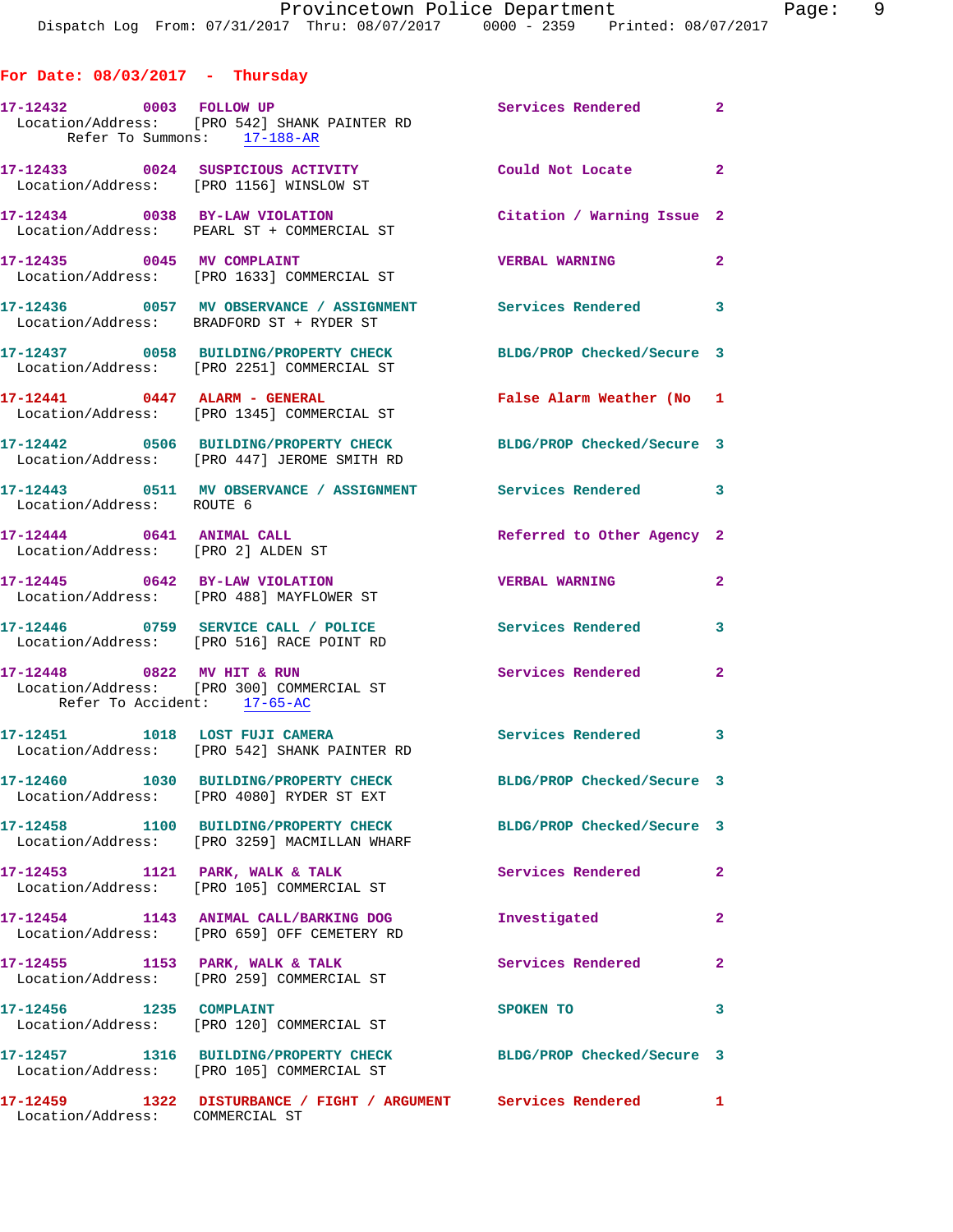|                                  | Dispatch Log From: 07/31/2017 Thru: 08/07/2017 0000 - 2359 Printed: 08/07/2017                                 | Provincetown Police Department The Rage: 10 |                |  |
|----------------------------------|----------------------------------------------------------------------------------------------------------------|---------------------------------------------|----------------|--|
|                                  | 17-12461 1330 ANIMAL CALL/MOURNING DOVE GONE ON ARRIVAL 2<br>Location/Address: [PRO 2506] RAILROAD AVE         |                                             |                |  |
| Location/Address: COMMERCIAL ST  | 17-12462 1347 BUILDING/PROPERTY CHECK BLDG/PROP Checked/Secure 3                                               |                                             |                |  |
|                                  |                                                                                                                |                                             |                |  |
|                                  | 17-12464 1421 MV HIT & RUN<br>Location/Address: [PRO 3456] RYDER ST EXT                                        | Services Rendered                           | $\mathbf{2}$   |  |
|                                  | 17-12465 1442 ANIMAL CALL/DOG ON BEACH<br>Location/Address: [PRO 1219] WILLOW DR                               |                                             | $\mathbf{2}$   |  |
|                                  | 17-12466 1511 FOLLOW UP Services Rendered<br>Location/Address: [PRO 542] SHANK PAINTER RD                      |                                             | $\overline{2}$ |  |
| Location/Address: OLD COLONY WAY | 17-12467 1518 MEDICAL EMERGENCY 1 Services Rendered 1                                                          |                                             |                |  |
|                                  | 17-12468 1523 LOST RI LICENSE 17-12468 Rendered<br>Location/Address: [PRO 542] SHANK PAINTER RD                |                                             | 3              |  |
|                                  | 17-12469 1545 FOLLOW UP<br>Location/Address: [PRO 182] COMMERCIAL ST                                           | Services Rendered 2                         |                |  |
|                                  | 17-12471 1608 MEDICAL EMERGENCY Services Rendered<br>Location/Address: [PRO 1017] NELSON AVE                   |                                             | 1              |  |
|                                  | 17-12473 1612 FOLLOW UP<br>Location/Address: [PRO 542] SHANK PAINTER RD                                        | SPOKEN TO                                   | $\mathbf{2}$   |  |
|                                  | 17-12475 1631 FOLLOW UP<br>Location/Address: [PRO 2548] HOWLAND ST                                             | No Action Required                          | $\mathbf{2}$   |  |
|                                  | 17-12478 1707 PARKING COMPLAINT / GENERAL Services Rendered 3<br>Location/Address: [PRO 3153] NELSON AVE       |                                             |                |  |
|                                  | 17-12479 1716 THREATS<br>Location/Address: [PRO 542] SHANK PAINTER RD                                          | Services Rendered                           | $\mathbf{2}$   |  |
|                                  | 17-12480 1751 MV OBSERVANCE / ASSIGNMENT Services Rendered<br>Location/Address: [PRO 537] SHANK PAINTER RD     |                                             |                |  |
|                                  | 17-12482 1837 PARK, WALK & TALK Services Rendered<br>Location/Address: [PRO 3442] COMMERCIAL ST                |                                             | $\overline{2}$ |  |
|                                  | 17-12485 1927 LOST NY LICENSE<br>Location/Address: [PRO 542] SHANK PAINTER RD                                  | Services Rendered                           | 3              |  |
|                                  | 17-12486 2001 MEDICAL EMERGENCY<br>Location/Address: [PRO 106] COMMERCIAL ST                                   | Transported to Hospital 1                   |                |  |
|                                  | 17-12487 2033 MEDICAL EMERGENCY<br>Location/Address: [PRO 1892] SHANK PAINTER RD                               | <b>Services Rendered</b> 1                  |                |  |
|                                  | 17-12488 2046 MV COMPLAINT<br>Location/Address: [PRO 523] COMMERCIAL ST                                        | <b>Vehicle Towed</b>                        | 3              |  |
|                                  | 17-12489 2052 BUILDING/PROPERTY CHECK BLDG/PROP Checked/Secure 3<br>Location/Address: [PRO 4081] COURT ST      |                                             |                |  |
|                                  | 17-12491 2103 ASSIST DEPARTMENT / MUTUAL AID Services Rendered<br>Location/Address: [PRO 3259] MACMILLAN WHARF |                                             | 3              |  |
| 17-12492 2107 MV COMPLAINT       | Location/Address: [PRO 2977] COMMERCIAL ST<br>Refer To Summons: $\frac{17-191-AR}{191-AR}$                     | Services Rendered                           | $\mathbf{2}$   |  |
| 17-12493 2112 HAZARDS            |                                                                                                                | Unfounded                                   | $\mathbf{2}$   |  |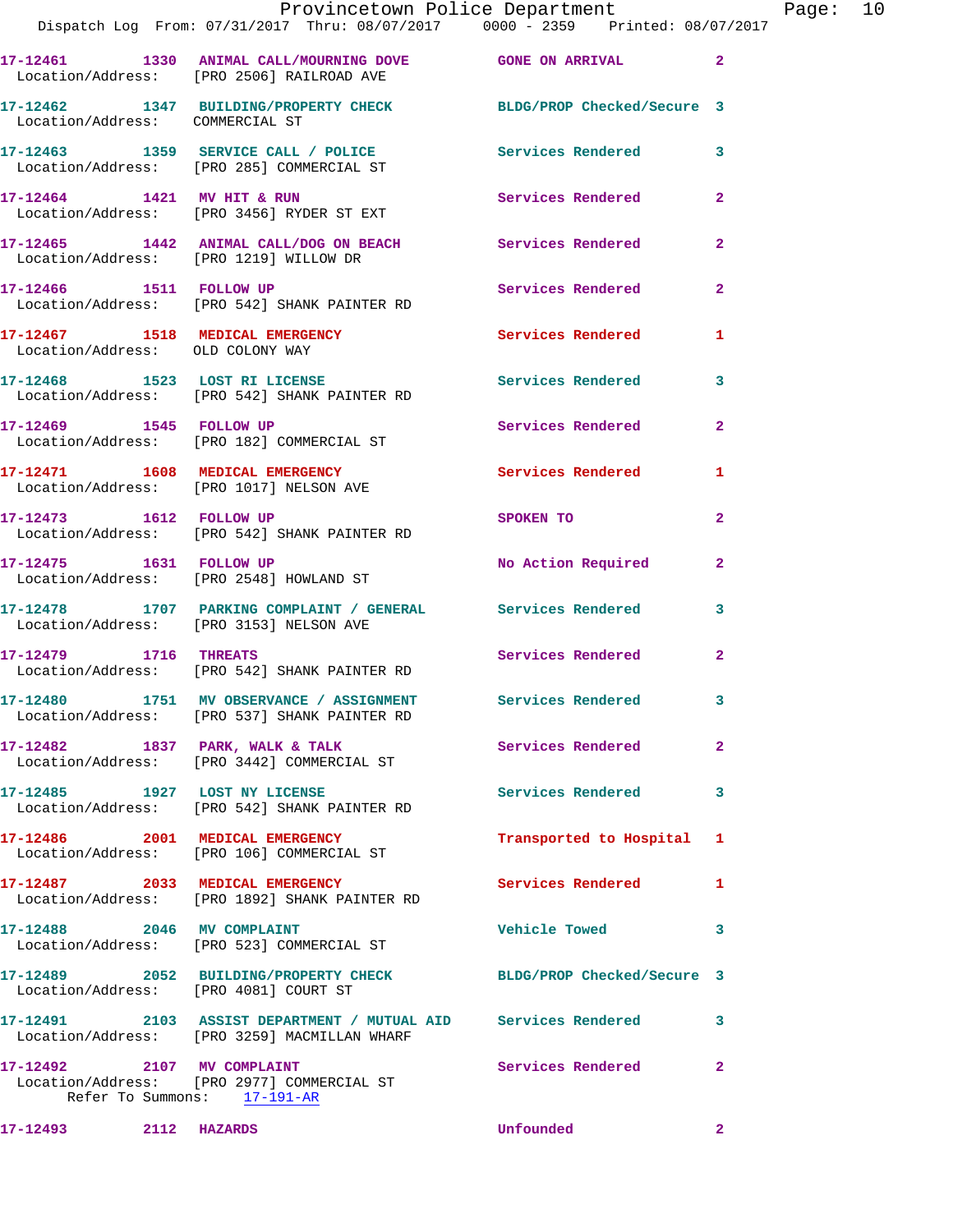|                                      |                                                                                                                                        | Provincetown Police Department The Rage: 11<br>Dispatch Log From: 07/31/2017 Thru: 08/07/2017 0000 - 2359 Printed: 08/07/2017 |  |
|--------------------------------------|----------------------------------------------------------------------------------------------------------------------------------------|-------------------------------------------------------------------------------------------------------------------------------|--|
| Location/Address: [PRO 2513] ROUTE 6 |                                                                                                                                        |                                                                                                                               |  |
|                                      | 17-12494 2318 BUILDING/PROPERTY CHECK BLDG/PROP Checked/Secure 3<br>Location/Address: [PRO 1952] COMMERCIAL ST                         |                                                                                                                               |  |
|                                      | 17-12495 2351 MISSING PERSON Services Rendered 1<br>Location/Address: [PRO 539] SHANK PAINTER RD                                       |                                                                                                                               |  |
|                                      | 17-12496 2353 COMPLAINT<br>Location/Address: [PRO 2227] BRADFORD ST                                                                    | Services Rendered 3                                                                                                           |  |
| For Date: $08/04/2017$ - Friday      |                                                                                                                                        |                                                                                                                               |  |
| Location/Address: COMMERCIAL ST      | 17-12497 0012 BUILDING/PROPERTY CHECK BLDG/PROP Checked/Secure 3                                                                       |                                                                                                                               |  |
|                                      | 17-12498 0022 MV OBSERVANCE / ASSIGNMENT Services Rendered 3<br>Location/Address: BRADFORD ST + STANDISH ST                            |                                                                                                                               |  |
|                                      | 17-12499 0039 NOISE COMPLAINT<br>Location/Address: BRADFORD ST + COURT ST                                                              | <b>VERBAL WARNING</b><br>$\mathbf{3}$                                                                                         |  |
|                                      | 17-12501 0117 SERVICE CALL / POLICE Services Rendered 3<br>Location/Address: [PRO 228] COMMERCIAL ST                                   |                                                                                                                               |  |
| Location/Address: COMMERCIAL ST      | 17-12502 0135 BUILDING/PROPERTY CHECK BLDG/PROP Checked/Secure 3                                                                       |                                                                                                                               |  |
|                                      | 17-12503 0224 BUILDING/PROPERTY CHECK BLDG/PROP Checked/Secure 3<br>Location/Address: [PRO 106] COMMERCIAL ST                          |                                                                                                                               |  |
|                                      | 17-12504 0230 MEDICAL EMERGENCY<br>Location/Address: [PRO 451] JOHNSON ST                                                              | Transported to Hospital 1                                                                                                     |  |
|                                      | 17-12505 0412 MEDICAL EMERGENCY Transported to Hospital 1<br>Location/Address: [PRO 3222] ALDEN ST                                     |                                                                                                                               |  |
|                                      | 17-12506 0553 MEDICAL EMERGENCY/LIFT ASSIST Services Rendered<br>Location/Address: [PRO 442] HARRY KEMP WAY                            | $\mathbf{1}$                                                                                                                  |  |
|                                      | 17-12507 0556 PARK, WALK & TALK Services Rendered 2<br>Location: [PRO 3431] LOPES SQUARE                                               |                                                                                                                               |  |
| Location/Address: FRANKLIN ST        | 17-12508 0610 MEDICAL EMERGENCY PATIENT REFUSAL                                                                                        | $\mathbf{1}$                                                                                                                  |  |
| Location/Address: HENSCHE LN         | 17-12509 0611 MEDICAL EMERGENCY                                                                                                        | Transported to Hospital 1                                                                                                     |  |
|                                      | 17-12510 0736 209A VIOLATION COMPLAINT Services Rendered 3<br>Location/Address: [PRO 312] COMMERCIAL ST<br>Refer To Summons: 17-192-AR |                                                                                                                               |  |
|                                      | 17-12512 0801 FALL/TRANSPORT<br>Location/Address: [PRO 701] BAKER AVE                                                                  | Transported to Hospital 1                                                                                                     |  |
|                                      | 17-12513 0806 LOST CELLPHONE<br>Location/Address: [PRO 542] SHANK PAINTER RD                                                           | Services Rendered 3                                                                                                           |  |
|                                      | 17-12514 0812 PARK, WALK & TALK Services Rendered<br>Location/Address: [PRO 2500] COMMERCIAL ST                                        | $\mathbf{2}$                                                                                                                  |  |
|                                      | 17-12515 0830 RACCOON IN DUMPSTER<br>Location/Address: WEST VINE ST + COMMERCIAL ST                                                    | Services Rendered<br>$\overline{2}$                                                                                           |  |
|                                      | 17-12516 0849 PARK, WALK & TALK Services Rendered<br>Location/Address: [PRO 3296] SHANK PAINTER RD                                     | $\mathbf{2}$                                                                                                                  |  |
|                                      | 17-12517 0906 ASSIST WATER DEPT. Services Rendered 3<br>Location/Address: [PRO 1590] PEARL ST                                          |                                                                                                                               |  |
|                                      |                                                                                                                                        |                                                                                                                               |  |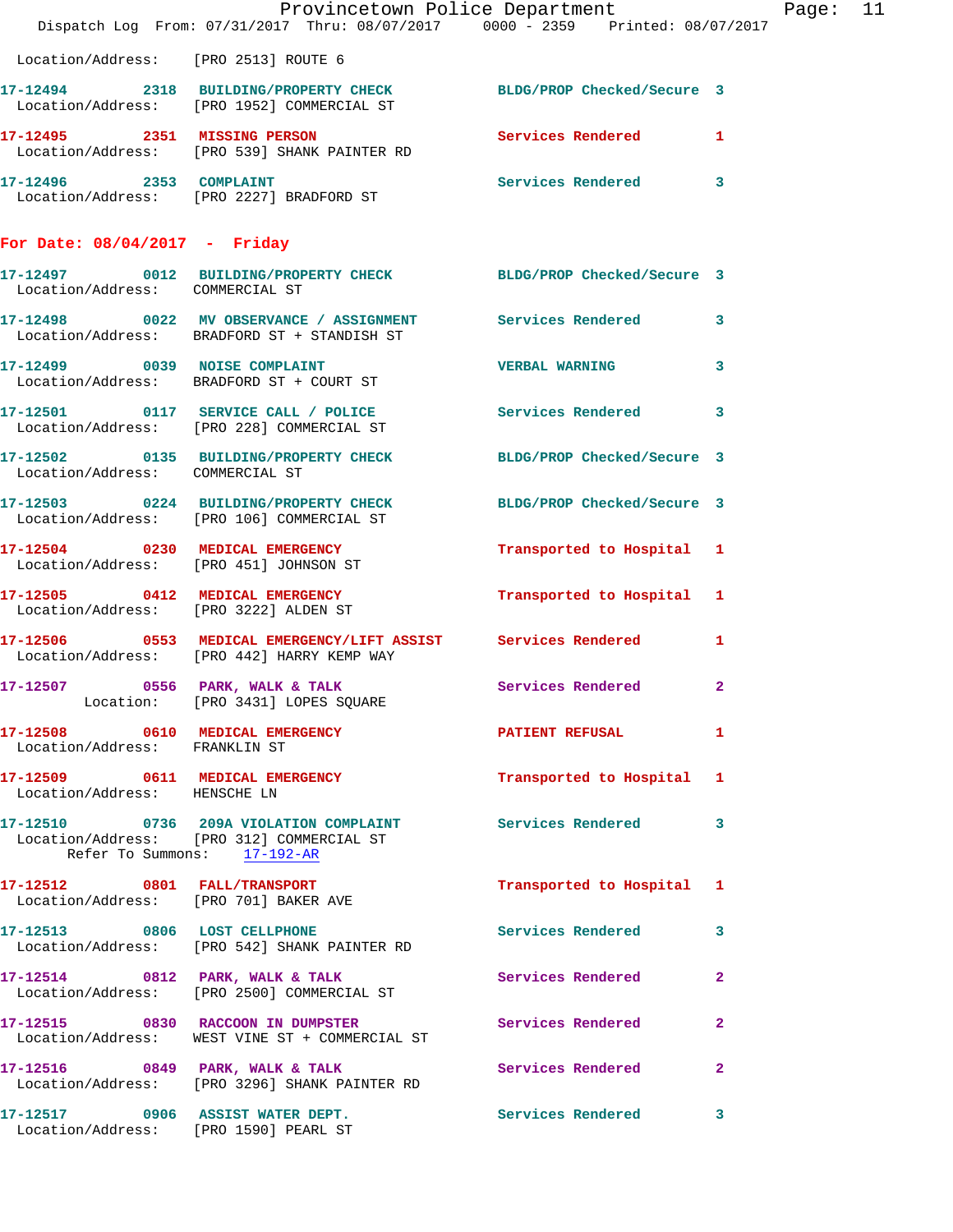Dispatch Log F:

|  |                                   | Provincetown Police Department  |  | Page: 12 |  |
|--|-----------------------------------|---------------------------------|--|----------|--|
|  | rom: 07/31/2017  Thru: 08/07/2017 | 0000 - 2359 Printed: 08/07/2017 |  |          |  |
|  |                                   |                                 |  |          |  |
|  |                                   |                                 |  |          |  |

17-12518 0909 LOST KEYS **17-12518** Services Rendered 3 Location/Address: [PRO 105] COMMERCIAL ST **17-12519 0914 RENTAL SCAM Services Rendered 2**  Location/Address: [PRO 1617] BRADFORD ST **17-12520 0958 LOST IPHONE Services Rendered 3**  Location/Address: [PRO 542] SHANK PAINTER RD **17-12522 1050 LOST WALLET Services Rendered 3**  Location/Address: [PRO 542] SHANK PAINTER RD **17-12523 1059 LOST EYEGLASSES Services Rendered 3**  Location/Address: [PRO 542] SHANK PAINTER RD 17-12524 1103 BIKE COMPLAINT Services Rendered 2 Location/Address: [PRO 2966] COMMERCIAL ST **17-12525 1104 FALL/RESCUE PATIENT REFUSAL 1**  Location/Address: [PRO 269] COMMERCIAL ST **17-12526 1115 BIKE ACCIDENT Transported to Hospital 3**  Location/Address: MONTELLO ST + COMMERCIAL ST 17-12527 1138 PARK, WALK & TALK **Services Rendered** 2 Location/Address: [PRO 105] COMMERCIAL ST 17-12528 1148 COMPLAINT **Services Rendered** 3 Location/Address: WEST VINE ST **17-12530 1159 BUILDING/PROPERTY CHECK BLDG/PROP Checked/Secure 3**  Location/Address: [PRO 3283] COMMERCIAL ST **17-12529 1217 FALL/TRANSPORT Transported to Hospital 1**  Location/Address: [PRO 924] FRANKLIN ST **17-12531 1224 LOST WALLET Services Rendered 3**  Location/Address: [PRO 3296] SHANK PAINTER RD **17-12532 1233 DIFFICULTY BREATHING/TRANSPORT Transported to Hospital 1**  Location/Address: [PRO 1103] SHIPS WAY RD 17-12534 1302 LOST BLUE WALLET **17-12534** Services Rendered 3 Location/Address: [PRO 542] SHANK PAINTER RD **17-12535 1312 PARKING COMPLAINT / GENERAL Citation / Warning Issue 3**  Location/Address: [PRO 361] COMMERCIAL ST **17-12536 1341 BY-LAW VIOLATION GONE ON ARRIVAL 2**  Location/Address: [PRO 3296] SHANK PAINTER RD **17-12537 1344 PARK, WALK & TALK No Action Required 2**  Location/Address: [PRO 526] RYDER ST EXT **17-12538 1358 ANIMAL CALL Services Rendered 2**  Location/Address: [PRO 106] COMMERCIAL ST 17-12539 1359 ALARM - GENERAL **Services Rendered** 1 Location/Address: [PRO 1466] COMMERCIAL ST **17-12540 1401 ASSIST CITIZEN Investigated 3**  Location/Address: [PRO 542] SHANK PAINTER RD 17-12542 1458 PARADE **No Action Required** 2 Location/Address: [PRO 2577] BRADFORD ST **17-12543 1502 MV COLLISION SPOKEN TO 1**  Location/Address: [PRO 3296] SHANK PAINTER RD **17-12544 1518 ALARM - FIRE Extinguished 1**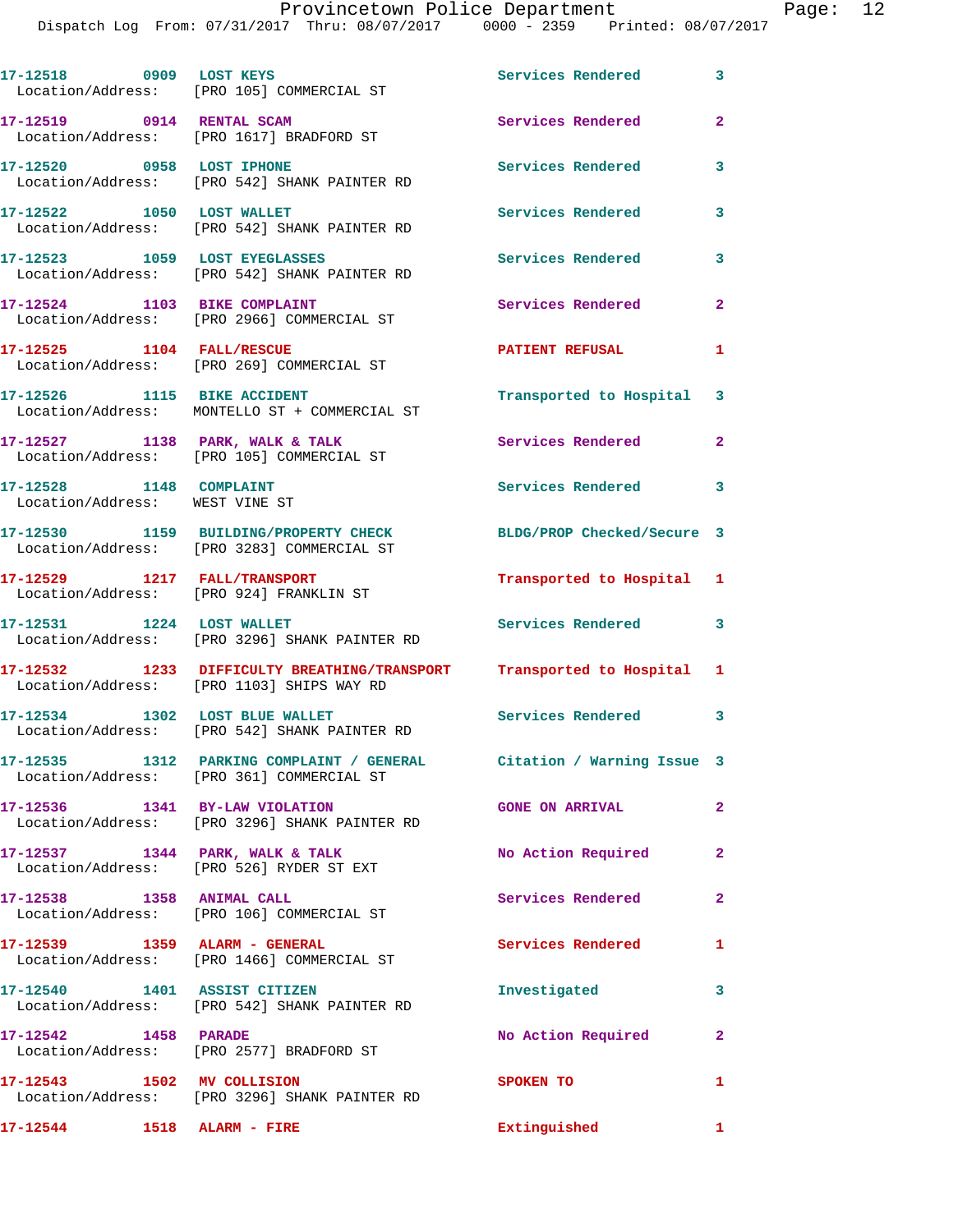|                                                             | Provincetown Police Department                                                                                    |                            |                |
|-------------------------------------------------------------|-------------------------------------------------------------------------------------------------------------------|----------------------------|----------------|
|                                                             | Dispatch Log From: 07/31/2017 Thru: 08/07/2017 0000 - 2359 Printed: 08/07/2017                                    |                            |                |
|                                                             | Location/Address: [PRO 2343] BREWSTER ST                                                                          |                            |                |
|                                                             | 17-12545    1521    PIER FIRE<br>Location/Address: [PRO 433] RYDER ST EXT                                         | Extinguished               | $\mathbf{1}$   |
| 17-12546 1527 MV HIT & RUN<br>Refer To Accident: 17-66-AC   | Location/Address: [PRO 526] RYDER ST EXT                                                                          | Investigated               | $\overline{2}$ |
|                                                             | 17-12547 1529 MEDICAL EMERGENCY<br>Location/Address: [PRO 2539] RYDER ST EXT                                      | Services Rendered          | $\mathbf{1}$   |
| Location/Address: ROUTE 6 + SNAIL RD                        | 17-12548 1555 MV OBSERVANCE / ASSIGNMENT Services Rendered                                                        |                            | 3              |
|                                                             | 17-12549 1617 MV STOP<br>Location/Address: ROUTE 6 + CONWELL ST                                                   | <b>VERBAL WARNING</b>      | 3              |
|                                                             | 17-12551 1646 MV OBSERVANCE / ASSIGNMENT Services Rendered<br>Location/Address: [PRO 1892] SHANK PAINTER RD       |                            | 3              |
|                                                             | 17-12552 1649 PARK, WALK & TALK<br>Location/Address: [PRO 259] COMMERCIAL ST                                      | Services Rendered          | $\overline{2}$ |
|                                                             | 17-12553 1653 PARK, WALK & TALK 1988 Services Rendered<br>Location/Address: [PRO 105] COMMERCIAL ST               |                            | $\mathbf{2}$   |
| 17-12554 1801 SHOPLIFTING                                   | Location/Address: [PRO 2989] COMMERCIAL ST                                                                        | SPOKEN TO                  | 3              |
| 17-12555 1814 COMPLAINT                                     | Location/Address: [PRO 3121] COMMERCIAL ST                                                                        | <b>Services Rendered</b>   | 3              |
|                                                             | 17-12556 1825 PARKING COMPLAINT / M/V TOW Citation / Warning Issue 3<br>Location/Address: [PRO 340] COMMERCIAL ST |                            |                |
|                                                             | 17-12557 2044 BUILDING/PROPERTY CHECK<br>Location/Address: [PRO 440] HARRY KEMP WAY                               | BLDG/PROP Checked/Secure 3 |                |
| 17-12558 2052 MV STOP                                       | Location/Address: BRADFORD ST + CARVER ST                                                                         | <b>VERBAL WARNING</b>      | 3              |
| 17-12559 2102 TRAFFIC CONTROL<br>Location/Address: RYDER ST |                                                                                                                   | No Action Required         | 3              |
|                                                             | 17-12560 2139 ASSIST CITIZEN<br>Location/Address: [PRO 1228] COMMERCIAL ST                                        | Services Rendered          | 3              |
| 17-12561 2150 MV COMPLAINT                                  | Location/Address: [PRO 105] COMMERCIAL ST                                                                         | Could Not Locate           | $\mathbf{2}$   |
|                                                             | $17-12562$ 2205 ANIMAL CALL/DOGS IN M/V<br>Location/Address: [PRO 2483] COMMERCIAL ST                             | Services Rendered          | $\overline{a}$ |
| 17-12563 2238 COMPLAINT                                     | Location/Address: [PRO 542] SHANK PAINTER RD                                                                      | SPOKEN TO                  | 3              |
| 17-12564 2322 COMPLAINT                                     | Location/Address: [PRO 3276] COMMERCIAL ST                                                                        | <b>VERBAL WARNING</b>      | 3              |
| 17-12565 2349 COMPLAINT                                     | Location/Address: [PRO 542] SHANK PAINTER RD<br>Refer To Summons: 17-193-AR                                       | <b>Services Rendered</b>   | 3              |
|                                                             | 17-12566 2351 BUILDING/PROPERTY CHECK BLDG/PROP Checked/Secure 3<br>Location/Address: [PRO 4080] RYDER ST EXT     |                            |                |
| For Date: $08/05/2017$ - Saturday                           |                                                                                                                   |                            |                |

**17-12567 0009 BUILDING/PROPERTY CHECK BLDG/PROP Checked/Secure 3** 

Page: 13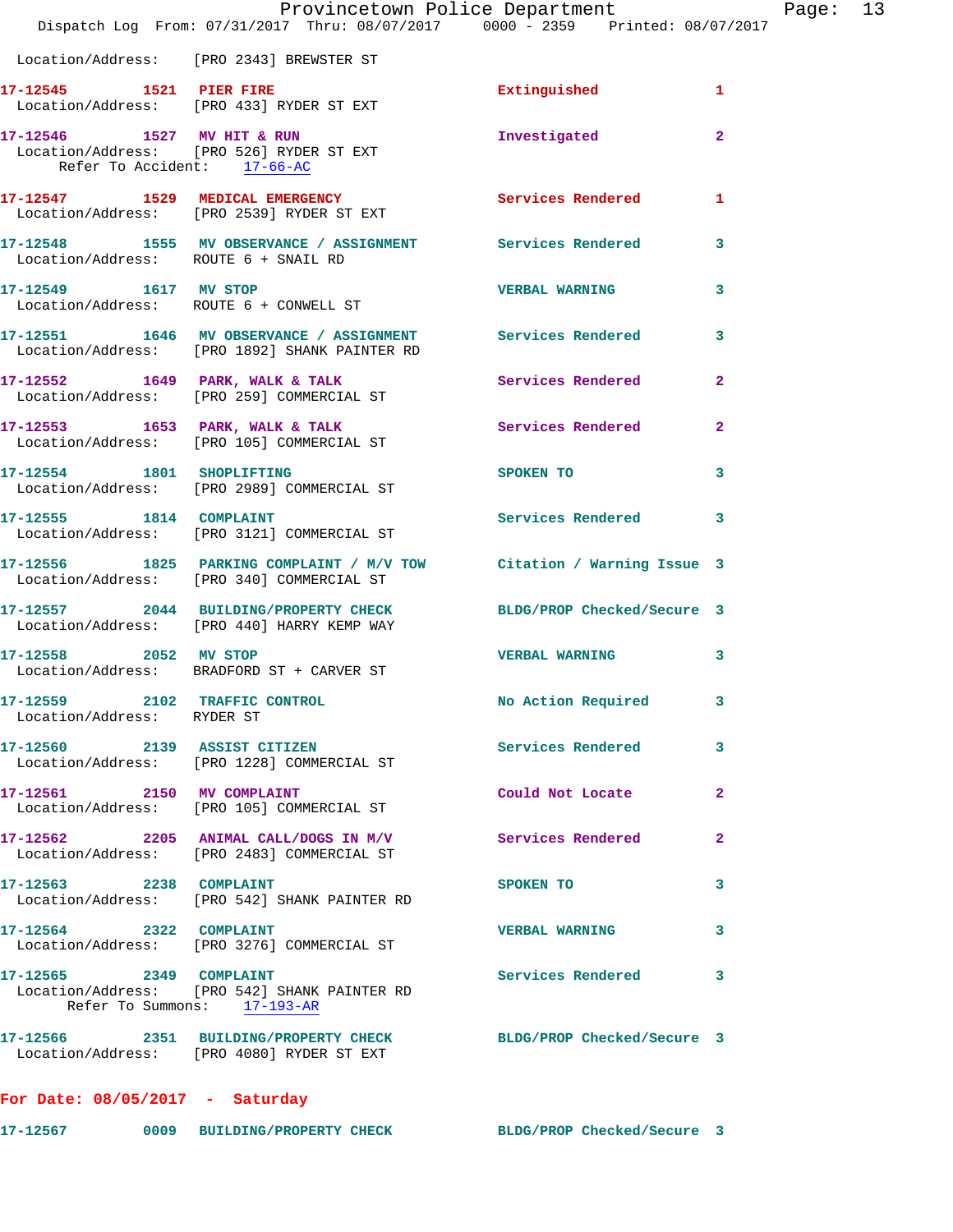|                                        | Provincetown Police Department<br>Dispatch Log From: 07/31/2017 Thru: 08/07/2017 0000 - 2359 Printed: 08/07/2017 |                            |                |
|----------------------------------------|------------------------------------------------------------------------------------------------------------------|----------------------------|----------------|
|                                        | Location/Address: [PRO 3259] MACMILLAN WHARF                                                                     |                            |                |
|                                        | 17-12568 0025 BUILDING/PROPERTY CHECK Services Rendered<br>Location/Address: [PRO 357] COMMERCIAL ST             |                            | 3              |
|                                        | 17-12569 0033 BUILDING/PROPERTY CHECK<br>Location/Address: [PRO 3430] COMMERCIAL ST                              | Services Rendered          | 3              |
|                                        | 17-12570 0034 BUILDING/PROPERTY CHECK<br>Location/Address: [PRO 3296] SHANK PAINTER RD                           | BLDG/PROP Checked/Secure 3 |                |
| 17-12571 0035 BY-LAW VIOLATION         | Location/Address: [PRO 3296] SHANK PAINTER RD                                                                    | <b>VERBAL WARNING</b>      | $\overline{a}$ |
|                                        | 17-12572 0042 BUILDING/PROPERTY CHECK<br>Location/Address: [PRO 248] COMMERCIAL ST                               | BLDG/PROP Checked/Secure 3 |                |
| 17-12574 0051 ASSAULT                  | Location/Address: [PRO 2750] COMMERCIAL ST                                                                       | Could Not Locate           | 1              |
|                                        | 17-12573 0053 BUILDING/PROPERTY CHECK<br>Location/Address: [PRO 106] COMMERCIAL ST                               | <b>Services Rendered</b>   | 3              |
|                                        | 17-12576 0110 PARK, WALK & TALK<br>Location: [PRO 3431] LOPES SQUARE                                             | Services Rendered          | $\mathbf{2}$   |
|                                        | 17-12577 0147 BUILDING/PROPERTY CHECK<br>Location/Address: [PRO 433] RYDER ST EXT                                | <b>Services Rendered</b>   | 3              |
|                                        | 17-12578 0216 BUILDING/PROPERTY CHECK<br>Location/Address: [PRO 2977] COMMERCIAL ST                              | <b>Services Rendered</b>   | 3              |
| 17-12579 0246 RENTAL SCAM              | Location/Address: [PRO 994] MILLER HILL RD                                                                       | Services Rendered          | $\overline{a}$ |
|                                        | 17-12581 0404 MV OBSERVANCE / ASSIGNMENT Services Rendered<br>Location/Address: BRADFORD ST + HIGH POLE HILL     |                            | 3              |
| 17-12583 0435 LIFT ASSIST              | Location/Address: [PRO 442] HARRY KEMP WAY                                                                       | <b>Services Rendered</b>   | 1              |
|                                        | 17-12584 0457 BUILDING/PROPERTY CHECK<br>Location/Address: [PRO 3609] COMMERCIAL ST                              | BLDG/PROP Checked/Secure 3 |                |
|                                        | 17-12585 0535 BUILDING/PROPERTY CHECK<br>Location/Address: [PRO 1638] COMMERCIAL ST                              | BLDG/PROP Checked/Secure 3 |                |
|                                        | 17-12586 0543 BUILDING/PROPERTY CHECK BLDG/PROP Checked/Secure 3<br>Location/Address: [PRO 1296] BRADFORD ST     |                            |                |
|                                        |                                                                                                                  |                            | 3              |
|                                        | 17-12588 0557 BUILDING/PROPERTY CHECK BLDG/PROP Checked/Secure 3<br>Location/Address: [PRO 488] MAYFLOWER ST     |                            |                |
|                                        | 17-12589 6607 MV OBSERVANCE / ASSIGNMENT No Action Required<br>Location/Address: [PRO 447] JEROME SMITH RD       |                            | 3              |
| 17-12590 0709 PET PANTRY               | Location/Address: [PRO 3296] SHANK PAINTER RD                                                                    | Services Rendered          | 3              |
| 17-12592 0755 MV COMPLAINT             | Location/Address: RYDER ST + COMMERCIAL ST                                                                       | Services Rendered          | 2              |
| Location/Address: ROUTE 6 + HOWLAND ST | 17-12593 0823 MV OBSERVANCE / ASSIGNMENT Services Rendered                                                       |                            | 3              |
|                                        | 17-12595 1007 PROPERTY DAMAGE<br>Location/Address: [PRO 1885] FRANKLIN ST                                        | <b>Services Rendered</b>   | 3              |

Page: 14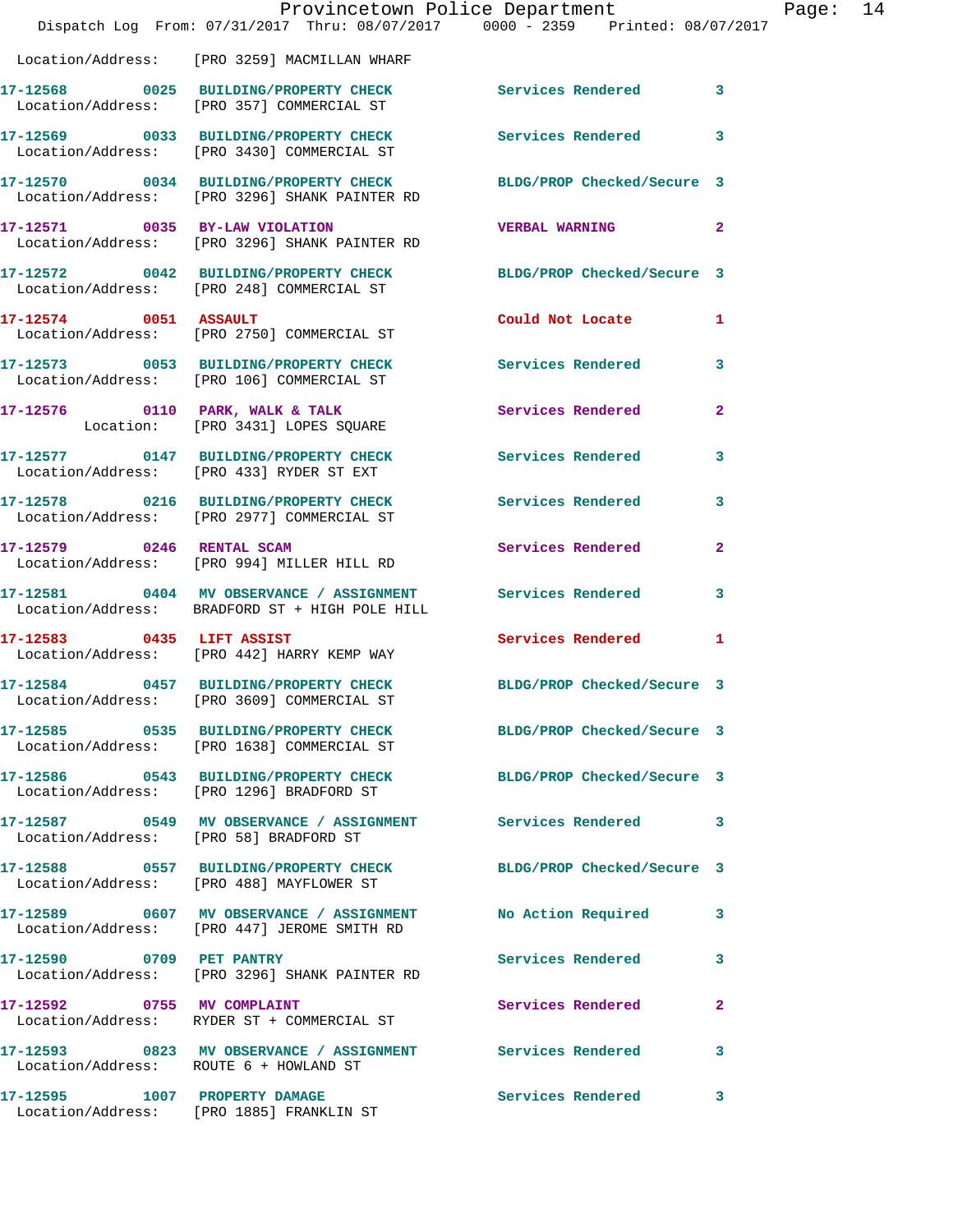|                                                      | Dispatch Log From: 07/31/2017 Thru: 08/07/2017 0000 - 2359 Printed: 08/07/2017                             | Provincetown Police Department The Rage: 15 |              |  |
|------------------------------------------------------|------------------------------------------------------------------------------------------------------------|---------------------------------------------|--------------|--|
|                                                      | 17-12596 1037 ABANDONED BIKE Services Rendered<br>Location/Address: [PRO 329] COMMERCIAL ST                |                                             | $\mathbf{2}$ |  |
|                                                      | 17-12597 1057 PARK, WALK & TALK 1999 No Action Required 2<br>Location/Address: [PRO 537] SHANK PAINTER RD  |                                             |              |  |
|                                                      | 17-12598 1102 MV TOW<br>Location/Address: [PRO 2277] BRADFORD ST                                           | <b>Vehicle Towed</b>                        | $\mathbf{2}$ |  |
|                                                      | 17-12599 1117 ALARM MALFUNCTION<br>Location/Address: [PRO 1066] PLEASANT ST                                | Services Rendered                           | 1            |  |
|                                                      | 17-12600 1124 MV VS ARM<br>Location/Address: [PRO 208] COMMERCIAL ST                                       | Services Rendered                           | $\mathbf{2}$ |  |
| 17-12601 1148 COMPLAINT<br>Location/Address: ROUTE 6 |                                                                                                            | SPOKEN TO                                   | 3            |  |
|                                                      | 17-12602 1149 ARM INJURY/EVALUATION Services Rendered 1<br>Location/Address: [PRO 208] COMMERCIAL ST       |                                             |              |  |
|                                                      | 17-12603 1208 SWOLLEN FOOT/TRANSPORT Transported to Hospital 1<br>Location/Address: [PRO 1229] MOZART AVE  |                                             |              |  |
|                                                      | 17-12604 1218 EMPLOYER COMPLAINT<br>Location/Address: [PRO 542] SHANK PAINTER RD                           | Services Rendered 3                         |              |  |
|                                                      | 17-12606 1223 BLOOD PRESSURE/RESCUE NATIENT REFUSAL<br>Location/Address: [PRO 361] COMMERCIAL ST           |                                             | 1            |  |
|                                                      | 17-12607 1234 ETOH TRANSPORT<br>Location/Address: [PRO 695] AUNT SUKEYS WAY                                | Transported to Hospital 1                   |              |  |
|                                                      | 17-12609 1241 LOST ID<br>Location/Address: [PRO 542] SHANK PAINTER RD                                      | Services Rendered                           | 3            |  |
|                                                      | 17-12611 1250 COMPLAINT/UNATTENDED Services Rendered 3<br>Location/Address: [PRO 3296] SHANK PAINTER RD    |                                             |              |  |
|                                                      | 17-12612 1255 ANIMAL CALL<br>Location/Address: [PRO 2754] ROUTE 6                                          | No Action Required 2                        |              |  |
|                                                      | 17-12613 1332 COMPLAINT<br>Location/Address: [PRO 3259] MACMILLAN WHARF                                    | <b>Services Rendered</b>                    |              |  |
|                                                      | 17-12614 1401 PARKING COMPLAINT / GENERAL No Action Required<br>Location/Address: [PRO 3256] COMMERCIAL ST |                                             | 3            |  |
|                                                      | 17-12615 1405 MEDICAL EMERGENCY DOT<br>Location/Address: [PRO 440] HARRY KEMP WAY                          | Transported to Hospital 1                   |              |  |
|                                                      |                                                                                                            | SPOKEN TO                                   | 3            |  |
|                                                      | 17-12617 1441 TETHERED DOG<br>Location/Address: [PRO 105] COMMERCIAL ST                                    | <b>GONE ON ARRIVAL</b>                      | 2            |  |
| Location/Address: [PRO 970] KINGS WAY                | 17-12618 1445 MEDICAL EMERGENCY/EVAL Transported to Hospital 1                                             |                                             |              |  |
|                                                      | 17-12619    1509    FOLLOW UP<br>Location/Address: [PRO 542] SHANK PAINTER RD                              | FOLLOW UP                                   | $\mathbf{2}$ |  |
|                                                      | 17-12620 1518 FOLLOW UP<br>Location/Address: [PRO 542] SHANK PAINTER RD                                    | FOLLOW UP                                   | $\mathbf{2}$ |  |
|                                                      | 17-12621 1527 PARK, WALK & TALK<br>Location/Address: [PRO 105] COMMERCIAL ST                               | Services Rendered                           | $\mathbf{2}$ |  |
|                                                      | 17-12622 1549 ANIMAL CALL<br>Location/Address: ROUTE 6 + SHANK PAINTER RD                                  | <b>GONE ON ARRIVAL</b>                      | $\mathbf{2}$ |  |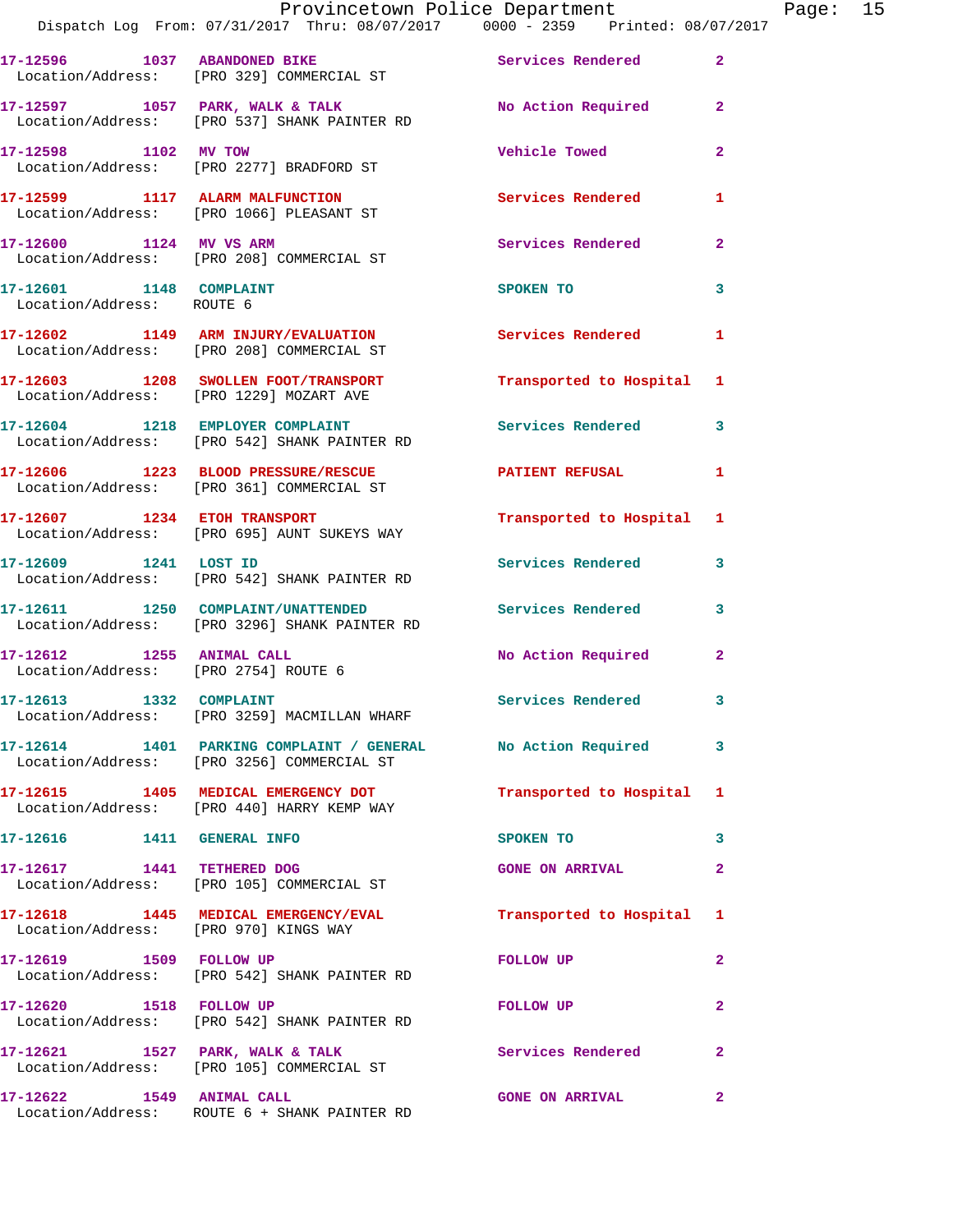|                                                                           | Provincetown Police Department<br>Dispatch Log From: 07/31/2017 Thru: 08/07/2017 0000 - 2359 Printed: 08/07/2017      |                            |                |
|---------------------------------------------------------------------------|-----------------------------------------------------------------------------------------------------------------------|----------------------------|----------------|
|                                                                           |                                                                                                                       |                            |                |
|                                                                           | 17-12623 1556 ASSIST DEPARTMENT / MUTUAL AID Referred to Other Agency 3<br>Location/Address: [PRO 2499] RACE POINT RD |                            |                |
| 17-12624 1559 FOLLOW UP                                                   | Location/Address: [PRO 542] SHANK PAINTER RD                                                                          | SPOKEN TO                  | $\overline{a}$ |
|                                                                           | 17-12625 1636 BUILDING/PROPERTY CHECK BLDG/PROP Checked/Secure 3<br>Location/Address: [PRO 519] RACE POINT RD         |                            |                |
|                                                                           | 17-12626 1655 BUILDING/PROPERTY CHECK Services Rendered<br>Location/Address: [PRO 3259] MACMILLAN WHARF               |                            | 3              |
| 17-12627 1656 MV COLLISION<br>Location/Address: WINTHROP ST               |                                                                                                                       | <b>Services Rendered</b>   | 1              |
| Location/Address: [PRO 2521] ROUTE 6                                      | 17-12628 1705 MV OBSERVANCE / ASSIGNMENT Services Rendered                                                            |                            | 3              |
|                                                                           | 17-12630 1748 BUILDING/PROPERTY CHECK<br>Location/Address: [PRO 2483] COMMERCIAL ST                                   | <b>Services Rendered</b>   | 3              |
|                                                                           | 17-12632 1824 MISSING PERSON<br>Location/Address: [PRO 542] SHANK PAINTER RD                                          | SPOKEN TO                  | 1              |
| 17-12633 1836 ASSAULT                                                     | Location/Address: [PRO 3405] COMMERCIAL ST                                                                            | SPOKEN TO                  | 1              |
|                                                                           | 17-12634 1852 MISSING PERSON<br>Location/Address: [PRO 2490] PROVINCELANDS RD                                         | <b>Services Rendered</b>   | 1              |
|                                                                           | 17-12636 1927 BUILDING/PROPERTY CHECK Services Rendered<br>Location/Address: [PRO 3163] WINTHROP ST                   |                            | 3              |
|                                                                           | 17-12637 1946 MEDICAL EMERGENCY<br>Location/Address: [PRO 1218] COMMERCIAL ST                                         | <b>PATIENT REFUSAL</b>     | 1              |
|                                                                           | 17-12638 1946 LOST BAG WITH CLOTHING<br>Location/Address: [PRO 2539] RYDER ST EXT                                     | Could Not Locate           | 3              |
| 17-12639 2001 ANIMAL CALL                                                 | Location/Address: [PRO 382] COMMERCIAL ST                                                                             | <b>Services Rendered</b>   | $\mathbf{2}$   |
| $17-12641$ 2019 ALARM - GENERAL<br>Location/Address: [PRO 1980] CARVER ST |                                                                                                                       | <b>SPOKEN TO</b>           |                |
|                                                                           | 17-12643 2029 LOST PROPERTY<br>Location/Address: [PRO 3296] SHANK PAINTER RD                                          | Services Rendered          | 3              |
|                                                                           | 17-12642 2030 PARK, WALK & TALK<br>Location: [PRO 3431] LOPES SQUARE                                                  | Services Rendered          | $\overline{2}$ |
|                                                                           | 17-12644 2051 BUILDING/PROPERTY CHECK<br>Location/Address: [PRO 4080] RYDER ST EXT                                    | BLDG/PROP Checked/Secure 3 |                |
|                                                                           | 17-12646 2134 BUILDING/PROPERTY CHECK<br>Location/Address: [PRO 3033] COMMERCIAL ST                                   | BLDG/PROP Checked/Secure 3 |                |
|                                                                           | 17-12647 2151 NOISE COMPLAINT<br>Location/Address: [PRO 444] HIGH POLE HILL                                           | SPOKEN TO                  | 3              |
| 17-12649 2304 MV COLLISION                                                | Location/Address: [PRO 1894] WINSLOW ST                                                                               | Services Rendered          | 1              |
| 17-12650 2310 COMPLAINT                                                   | Location/Address: [PRO 3443] COMMERCIAL ST                                                                            | Services Rendered          | 3              |
|                                                                           | 17-12651 2341 BUILDING/PROPERTY CHECK BLDG/PROP Checked/Secure 3<br>Location/Address: [PRO 4082] GOSNOLD ST           |                            |                |
|                                                                           | 17-12652 2343 BUILDING/PROPERTY CHECK BLDG/PROP Checked/Secure 3                                                      |                            |                |

Location/Address: [PRO 4081] COURT ST

Page:  $16 \n17$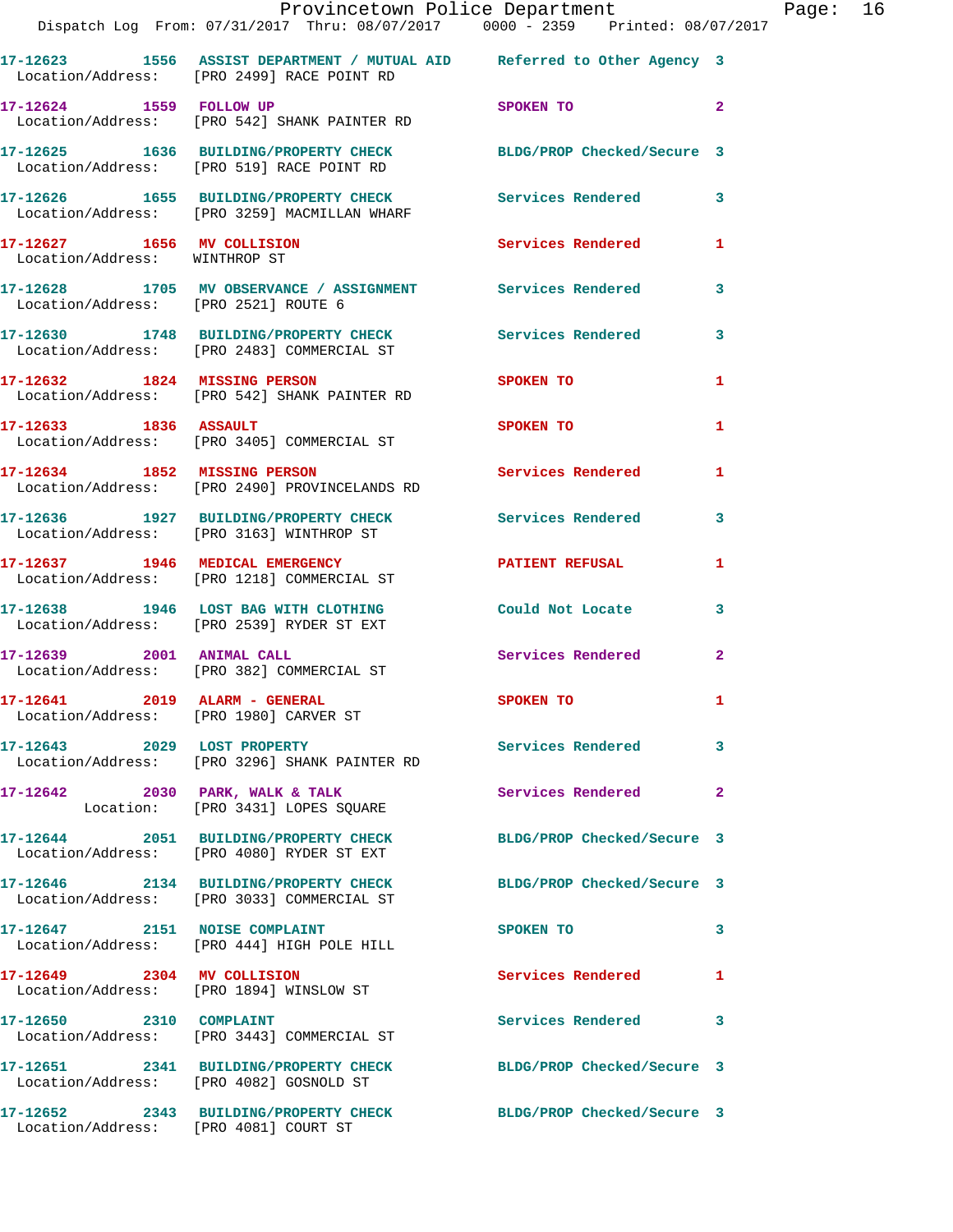| For Date: $08/06/2017 -$ Sunday                               |                                                                                                                                                |                            |              |
|---------------------------------------------------------------|------------------------------------------------------------------------------------------------------------------------------------------------|----------------------------|--------------|
|                                                               | 17-12654 0013 BUILDING/PROPERTY CHECK BLDG/PROP Checked/Secure 3<br>Location/Address: [PRO 526] RYDER ST EXT                                   |                            |              |
|                                                               | 17-12655 0014 BUILDING/PROPERTY CHECK<br>Location/Address: [PRO 4080] RYDER ST EXT                                                             | BLDG/PROP Checked/Secure 3 |              |
|                                                               | 17-12656 0023 BUILDING/PROPERTY CHECK<br>Location/Address: [PRO 2483] COMMERCIAL ST                                                            | Services Rendered 3        |              |
| Refer To Arrest: 17-197-AR                                    | 17-12658      0109 DISTURBANCE / FIGHT / ARGUMENT Arrest(s) Made 1<br>Location/Address: [PRO 3276] COMMERCIAL ST<br>Refer To Arrest: 17-196-AR |                            |              |
|                                                               | 17-12660 0136 DISTURBANCE / FIGHT / ARGUMENT SPOKEN TO<br>Location/Address: [PRO 3193] COMMERCIAL ST                                           |                            | $\mathbf{1}$ |
|                                                               | 17-12662 0159 MEDICAL EMERGENCY<br>Location/Address: [PRO 3215] OLD ANN PAGE WAY                                                               | Transported to Hospital 1  |              |
|                                                               | 17-12665 0519 MEDICAL EMERGENCY<br>Location/Address: [PRO 1466] COMMERCIAL ST                                                                  | <b>PATIENT REFUSAL</b>     | 1            |
| 17-12666 0555 ALARM - FIRE<br>Location/Address: COMMERCIAL ST |                                                                                                                                                | False Alarm                | $\mathbf{1}$ |
|                                                               | 17-12667 0721 FLIGHT COVERAGE<br>Location/Address: [PRO 105] COMMERCIAL ST                                                                     | <b>Services Rendered</b>   | $\mathbf{2}$ |
|                                                               | 17-12670 0738 PARKED MV COMPLAINT<br>Location/Address: [PRO 2483] COMMERCIAL ST                                                                | Services Rendered          | $\mathbf{2}$ |
|                                                               | 17-12671 0748 UNRESPONSIVE/TRANSPORT<br>Location/Address: [PRO 2124] COMMERCIAL ST                                                             | Transported to Hospital 1  |              |
|                                                               | 17-12672 0850 PARKED MV COMPLAINT<br>Location/Address: JOHNSON ST + COMMERCIAL ST                                                              | Services Rendered          | $\mathbf{2}$ |
| 17-12673 0852 LOST WALLET                                     | Location/Address: [PRO 542] SHANK PAINTER RD                                                                                                   | Services Rendered          | 3            |
| 17-12678 1119 LOST WALLET                                     | Location/Address: [PRO 3296] SHANK PAINTER RD                                                                                                  | Services Rendered 3        |              |
|                                                               | 17-12679 1143 BIKE ACCIDENT<br>Location/Address: [PRO 1546] COMMERCIAL ST                                                                      | <b>GONE ON ARRIVAL</b>     | 3            |
| 17-12680 1201 LOST PURSE                                      | Location/Address: [PRO 542] SHANK PAINTER RD                                                                                                   | Services Rendered          | 3            |
| 17-12681 1210 MV COMPLAINT                                    | Location/Address: [PRO 542] SHANK PAINTER RD                                                                                                   | Referred to Other Agency 2 |              |
| 17-12682 1217 ANIMAL CALL                                     | Location/Address: [PRO 2984] COMMERCIAL ST                                                                                                     | <b>GONE ON ARRIVAL</b>     | $\mathbf{2}$ |
|                                                               | 17-12683 1232 PARK, WALK & TALK<br>Location/Address: [PRO 2222] COMMERCIAL ST                                                                  | Services Rendered          | $\mathbf{2}$ |
| 17-12684 1325 LOST CREDIT CARD                                | Location/Address: [PRO 542] SHANK PAINTER RD                                                                                                   | Services Rendered          | 3            |
|                                                               | 17-12685 1358 MV OBSERVANCE / ASSIGNMENT<br>Location/Address: HOWLAND ST + HARRY KEMP WAY                                                      | Services Rendered          | 3            |
| 17-12686 1406 LOST WALLET                                     | Location/Address: [PRO 1638] COMMERCIAL ST                                                                                                     | Services Rendered          | 3            |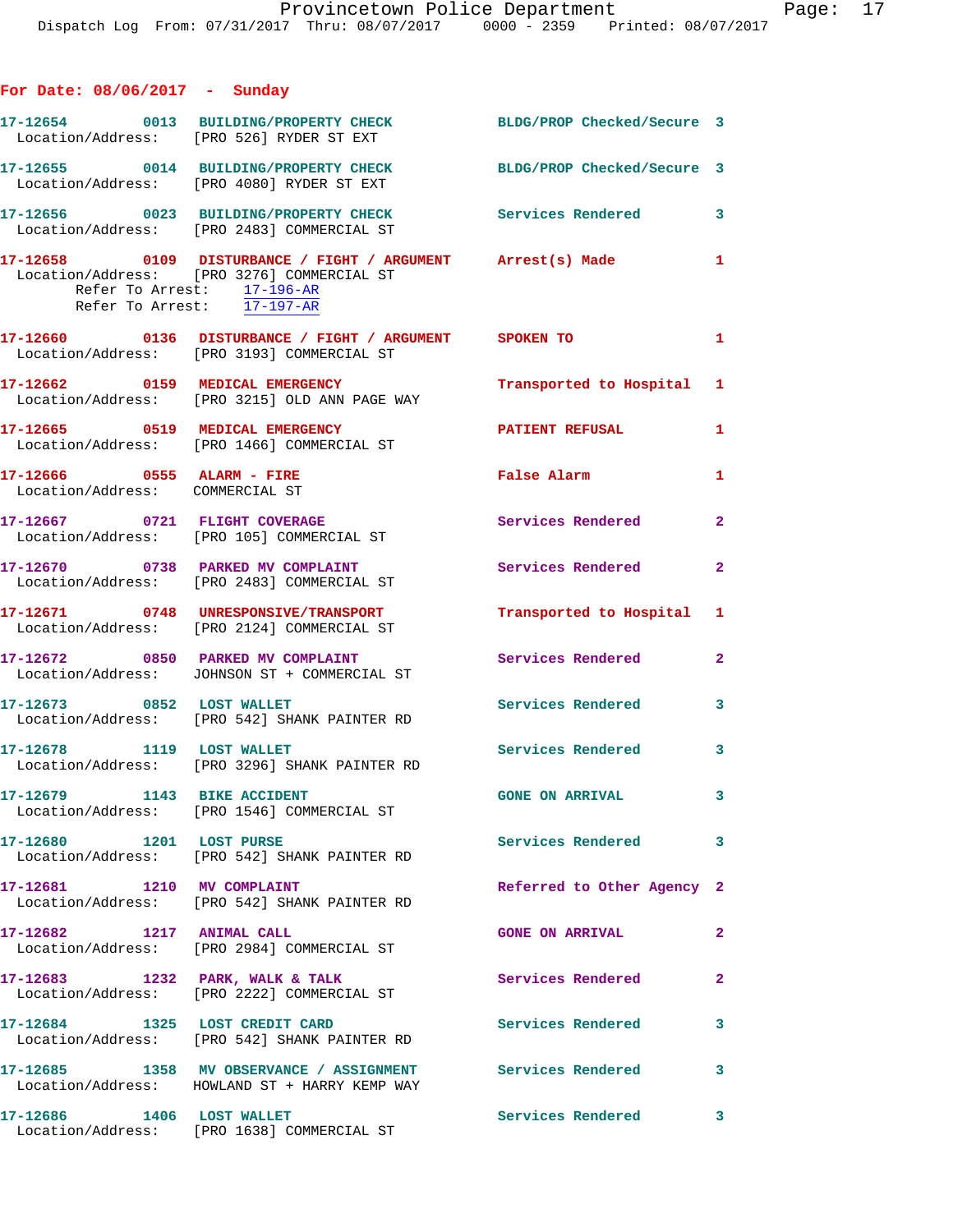|                         | 17-12688 1458 MEDICAL EMERGENCY<br>Location/Address: [PRO 399] COMMERCIAL ST                                                        | Services Rendered 1        |                |
|-------------------------|-------------------------------------------------------------------------------------------------------------------------------------|----------------------------|----------------|
|                         | 17-12689 1522 INJURED PIPING PLOVER<br>Location/Address: [PRO 208] COMMERCIAL ST                                                    | Services Rendered 3        |                |
|                         | 17-12690 1556 PRISONER TRANSPORT<br>Location: [OT] BARNSTABLE HOUSE OF CORRECTIONS<br>Refer To Arrest: 17-196-AR                    | <b>Services Rendered</b>   | 3              |
|                         | 17-12691 1612 PARK, WALK & TALK<br>Location/Address: [PRO 105] COMMERCIAL ST                                                        | Services Rendered 2        |                |
|                         | 17-12692 1635 DOG IN M/V<br>Location/Address: [PRO 4024] COMMERCIAL ST                                                              | SPOKEN TO                  | $\overline{2}$ |
|                         | 17-12693 1723 FOLLOW UP<br>Location/Address: [PRO 2124] COMMERCIAL ST                                                               | FOLLOW UP                  | $\mathbf{2}$   |
|                         | 17-12694 1757 MV HIT & RUN/PAST OCCURRED Services Rendered<br>Location/Address: [PRO 526] RYDER ST EXT                              |                            | $\mathbf{2}$   |
|                         | 17-12695 1801 LOST VT LICENSE<br>Location/Address: [PRO 542] SHANK PAINTER RD                                                       | <b>Services Rendered</b>   | 3              |
|                         | 17-12696 1811 INJURED BIRD<br>Location/Address: [PRO 542] SHANK PAINTER RD                                                          | Services Rendered 2        |                |
|                         | 17-12697 1829 ALARM - GENERAL<br>Location/Address: COMMERCIAL ST                                                                    | Services Rendered 1        |                |
|                         | 17-12698 1837 BUILDING/PROPERTY CHECK<br>Location/Address: [PRO 519] RACE POINT RD                                                  | BLDG/PROP Checked/Secure 3 |                |
|                         | 17-12700 1854 SHOPLIFTER<br>Location/Address: [PRO 230] COMMERCIAL ST<br>Refer To Summons: 17-199-AR<br>Refer To Summons: 17-201-AR | Citation / Warning Issue 2 |                |
|                         | 17-12701 1919 LOST PROPERTY<br>Location/Address: [PRO 2483] COMMERCIAL ST                                                           | Services Rendered 3        |                |
| 17-12703 1937 FOLLOW UP | Location/Address: COMMERCIAL ST                                                                                                     | Services Rendered 2        |                |
| 17-12704 2020 MV STOP   | Location/Address: [PRO 2549] WEST VINE ST                                                                                           | <b>VERBAL WARNING</b>      | 3              |
|                         | 17-12705 2028 BUILDING/PROPERTY CHECK<br>Location/Address: [PRO 4080] RYDER ST EXT                                                  | BLDG/PROP Checked/Secure 3 |                |
|                         | 17-12706 2033 MV COMPLAINT<br>Location/Address: [PRO 3086] COURT ST                                                                 | Services Rendered          | $\mathbf{2}$   |
|                         | 17-12708 2053 MV DISABLED<br>Location/Address: [PRO 2499] RACE POINT RD                                                             | Services Rendered          | $\mathbf{2}$   |
|                         | 17-12707 2055 BUILDING/PROPERTY CHECK<br>Location/Address: [PRO 3259] MACMILLAN WHARF                                               | <b>Services Rendered</b>   | 3              |
| 17-12710 2058 LOST KEYS | Location/Address: [PRO 2513] ROUTE 6                                                                                                | Services Rendered          | 3              |
|                         | 17-12711 2119 MV OBSERVANCE / ASSIGNMENT Services Rendered<br>Location/Address: [PRO 2521] ROUTE 6                                  |                            | 3              |
|                         | 17-12712 2156 BUILDING/PROPERTY CHECK<br>Location/Address: [PRO 2500] COMMERCIAL ST                                                 | BLDG/PROP Checked/Secure 3 |                |
|                         | 17-12714 2212 BUILDING/PROPERTY CHECK BLDG/PROP Checked/Secure 3                                                                    |                            |                |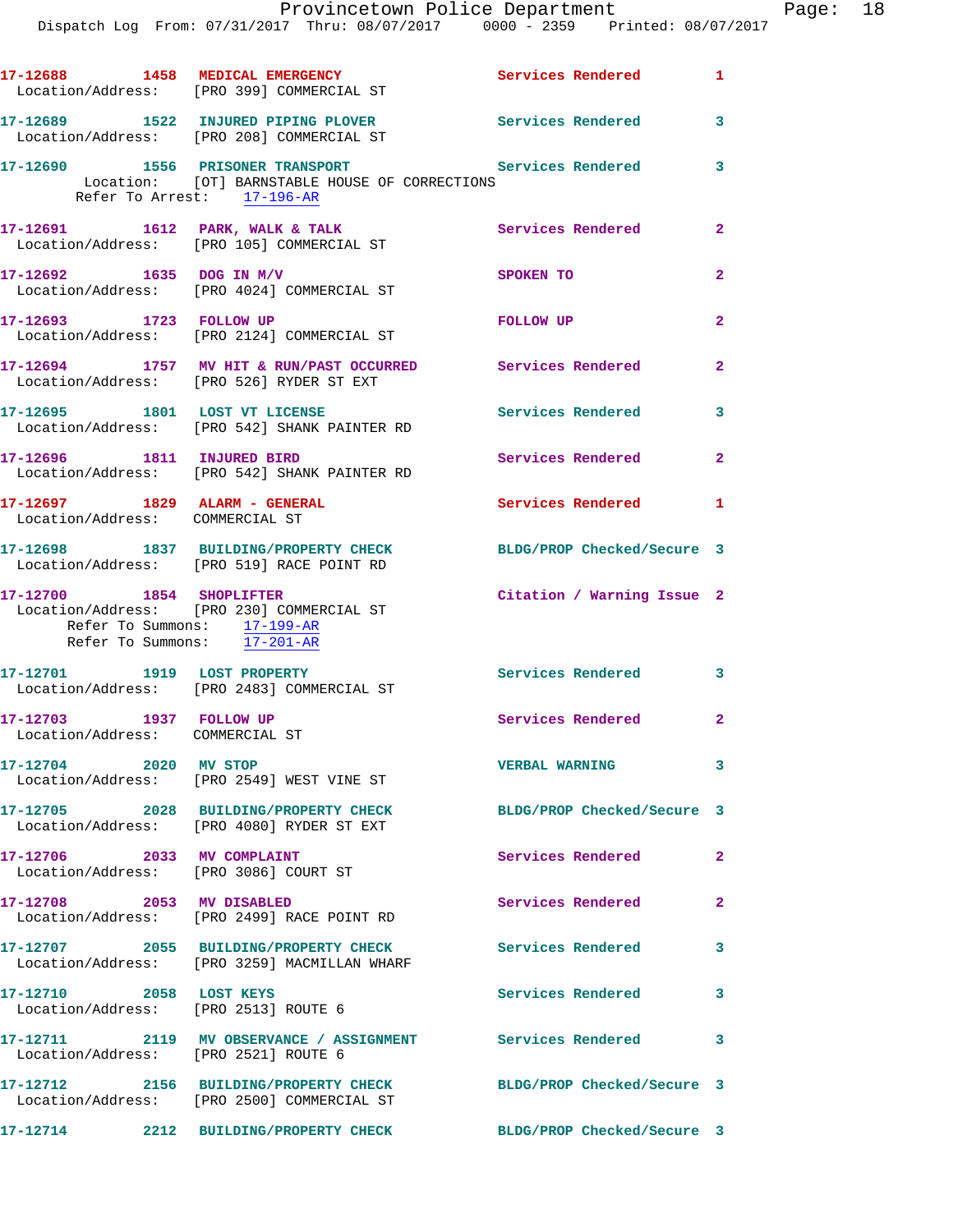|                                                                 | Provincetown Police Department<br>Dispatch Log From: 07/31/2017 Thru: 08/07/2017 0000 - 2359 Printed: 08/07/2017  |                            |                |
|-----------------------------------------------------------------|-------------------------------------------------------------------------------------------------------------------|----------------------------|----------------|
|                                                                 | Location/Address: [PRO 175] COMMERCIAL ST                                                                         |                            |                |
|                                                                 | 17-12715 2300 ASSIST CITIZEN<br>Location/Address: [PRO 542] SHANK PAINTER RD<br>Refer To Summons: 17-200-AR       | SPOKEN TO                  | 3              |
|                                                                 | 17-12716 2313 BAR CHECK<br>Location/Address: [PRO 3443] COMMERCIAL ST                                             | BLDG/PROP Checked/Secure 2 |                |
| 17-12717 2321 BAR CHECK<br>Location/Address: COMMERCIAL ST      |                                                                                                                   | BLDG/PROP Checked/Secure 2 |                |
| 17-12718 2323 BAR CHECK                                         | Location/Address: [PRO 2737] COMMERCIAL ST                                                                        | BLDG/PROP Checked/Secure 2 |                |
|                                                                 | 17-12719 2330 BUILDING/PROPERTY CHECK BLDG/PROP Checked/Secure 3<br>Location/Address: [PRO 1778] SHANK PAINTER RD |                            |                |
|                                                                 | 17-12720 2332 BUILDING/PROPERTY CHECK<br>Location/Address: [PRO 545] SHANK PAINTER RD                             | BLDG/PROP Checked/Secure 3 |                |
| 17-12721 2340 MV STOP                                           | Location/Address: [PRO 1618] BRADFORD ST                                                                          | <b>VERBAL WARNING</b>      | 3              |
| 17-12722 2342 BY-LAW VIOLATION                                  | Location/Address: [PRO 3259] MACMILLAN WHARF                                                                      | SPOKEN TO                  | $\overline{a}$ |
|                                                                 | 17-12723 2358 MV OBSERVANCE / ASSIGNMENT Services Rendered<br>Location/Address: SHANK PAINTER RD + BRADFORD ST    |                            | 3              |
| For Date: $08/07/2017$ - Monday                                 |                                                                                                                   |                            |                |
|                                                                 | 17-12724 0001 BAR CHECK<br>Location/Address: [PRO 484] MASONIC PL                                                 | BLDG/PROP Checked/Secure 2 |                |
|                                                                 | 17-12725 0025 BUILDING/PROPERTY CHECK BLDG/PROP Checked/Secure 3<br>Location/Address: [PRO 488] MAYFLOWER ST      |                            |                |
|                                                                 | 17-12727 0030 I.D. CHECK<br>Location/Address: [PRO 3443] COMMERCIAL ST                                            | SPOKEN TO                  | 3              |
|                                                                 | 17-12726 0032 BUILDING/PROPERTY CHECK BLDG/PROP Checked/Secure 3<br>Location/Address: [PRO 3295] MAYFLOWER ST     |                            |                |
|                                                                 | 17-12730 0047 FOLLOW UP<br>Location/Address: [PRO 542] SHANK PAINTER RD                                           | FOLLOW UP                  | $\mathbf{2}$   |
|                                                                 | 17-12731 0101 MV OBSERVANCE / ASSIGNMENT Services Rendered<br>Location/Address: BRADFORD ST + RYDER ST            |                            | 3              |
|                                                                 | 17-12732 0148 BUILDING/PROPERTY CHECK Services Rendered<br>Location/Address: [PRO 3259] MACMILLAN WHARF           |                            | 3              |
| 17-12733 0222 MISSING PERSON<br>Location/Address: COMMERCIAL ST |                                                                                                                   | <b>FOLLOW UP</b>           | 1              |
|                                                                 | 17-12734 0228 BUILDING/PROPERTY CHECK Services Rendered<br>Location/Address: [PRO 564] BAYBERRY AVE               |                            | 3              |
|                                                                 | 17-12735 0327 BUILDING/PROPERTY CHECK BLDG/PROP Checked/Secure 3<br>Location/Address: [PRO 447] JEROME SMITH RD   |                            |                |
|                                                                 | 17-12736 0401 BUILDING/PROPERTY CHECK Services Rendered<br>Location/Address: [PRO 3430] COMMERCIAL ST             |                            | 3              |
|                                                                 | 17-12737 0423 SERVICE CALL / POLICE Services Rendered<br>Location/Address: [PRO 2812] HARRY KEMP WAY              |                            | 3              |
|                                                                 | 17-12738 0508 BUILDING/PROPERTY CHECK BLDG/PROP Checked/Secure 3                                                  |                            |                |

Location/Address: [PRO 3921] ROUTE 6

Page:  $19$